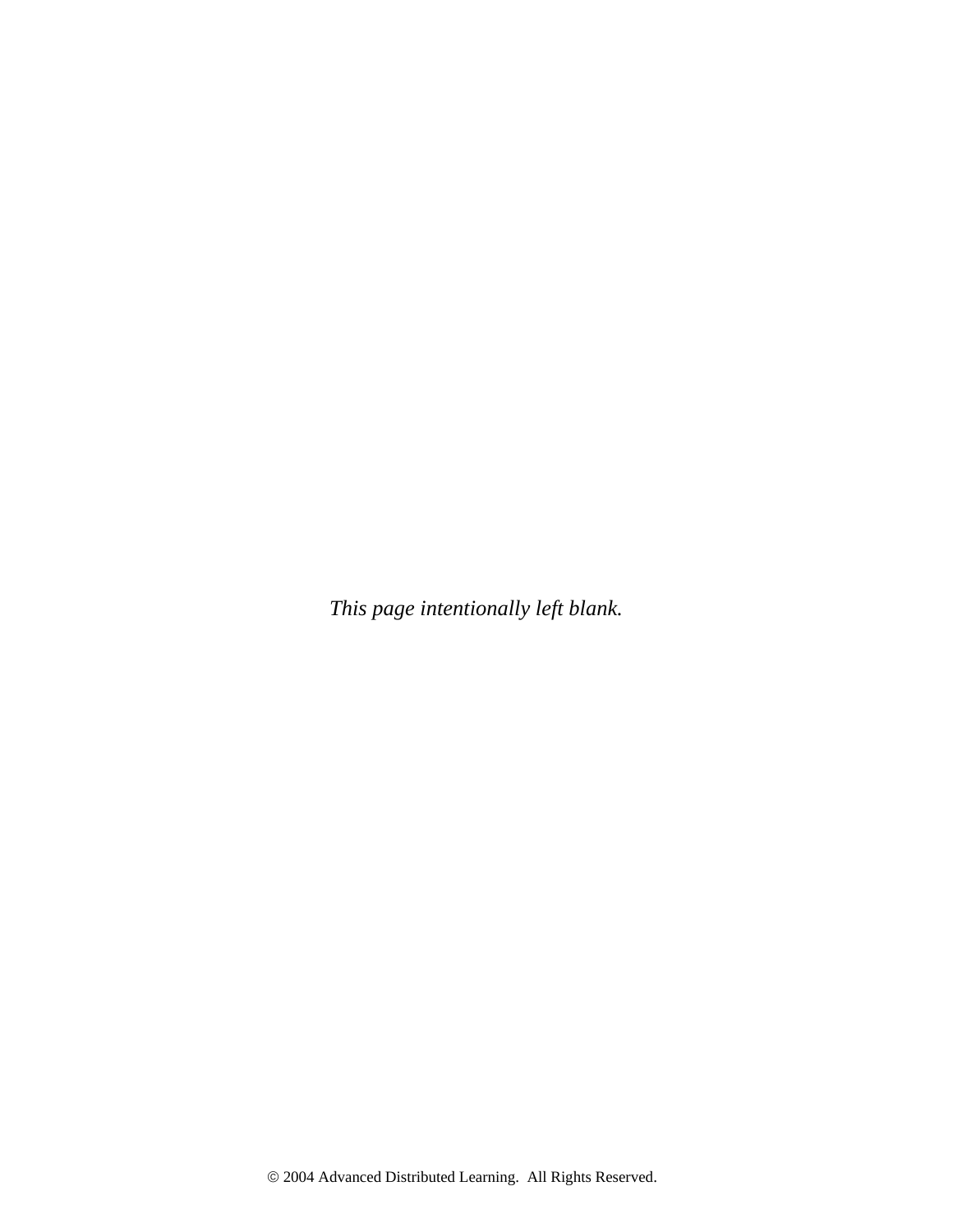# **Advanced Distributed Learning (ADL)**

**Sharable Content Object Reference Model (SCORM®)**

**2004 Overview** 

**Available at ADLNet.org**  (http://www.adlnet.org/)

**For questions and comments visit the ADL Help & Info Center at ADLNet.org** 

SCORM ® 2004 Overview i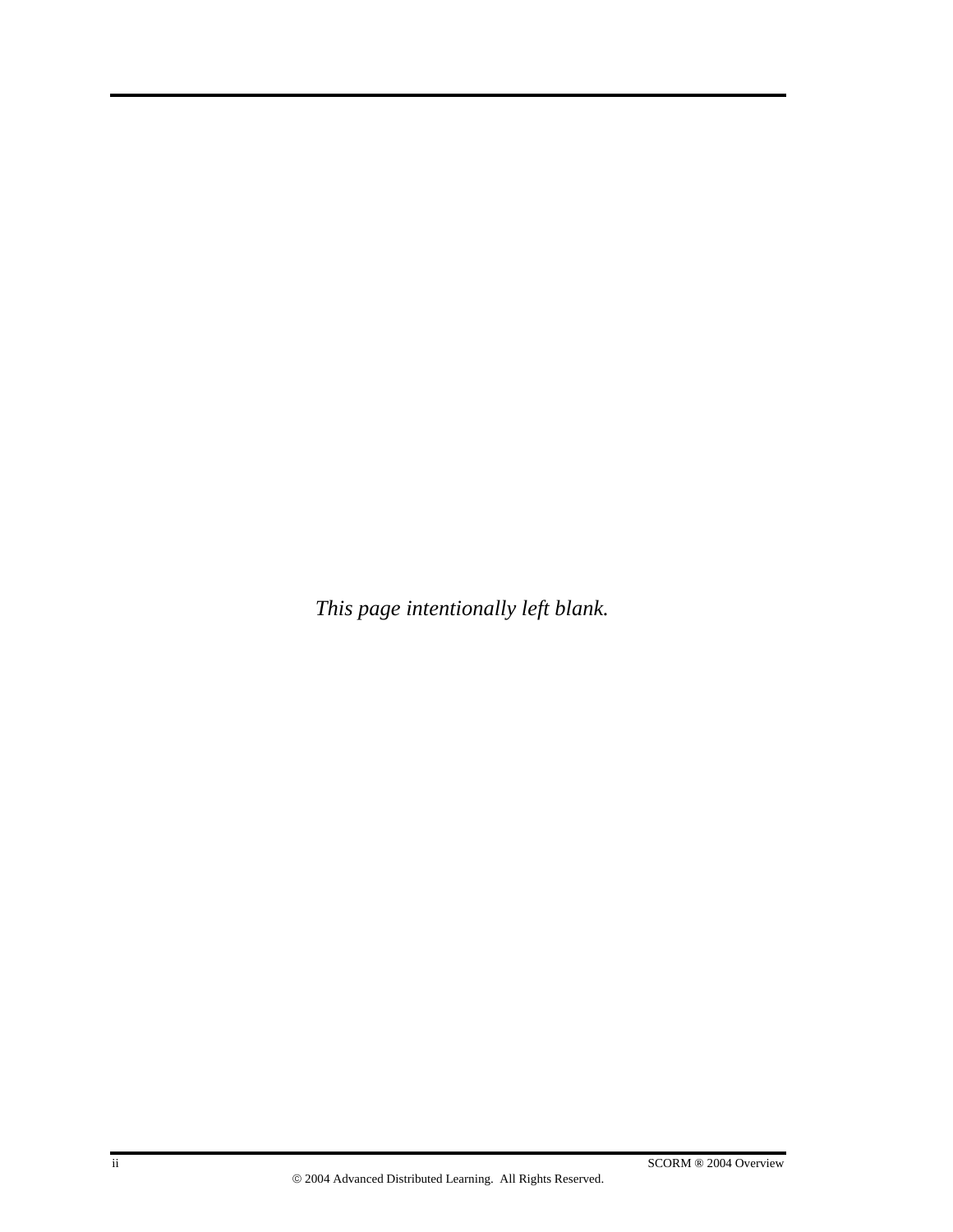#### **Chief Technical Architect Philip Dodds**

**Technical Editor Schawn E. Thropp** 

#### **Key ADL Technical Team Contributors to the SCORM 2004 Overview:**

William Capone **Mary Krauland** Clark Christensen<br>
Jeff Krinock<br>
Lori Morealli Jeffrey M. Falls Dexter Fletcher Angelo Panar Matthew Handwork **Douglas Peterson** Paul Jesukiewicz **Bryce Walat** Kirk Johnson **Jerry West** 

Rob Harrity Jonathan Poltrack Sue Herald Betsy Spigarelli Alan Hoberney **Schawn E.Thropp** 

#### **Key ADL Community Contributors to the SCORM 2004 Overview:**

Mike Bednar Claude Ostyn Bill Blackmon Nina Pasini Howard Fear **Dan Rehak** Lenny Greenberg Tyde Richards

Peter Hope Roger St. Pierre Boyd Nielsen Brendon Towle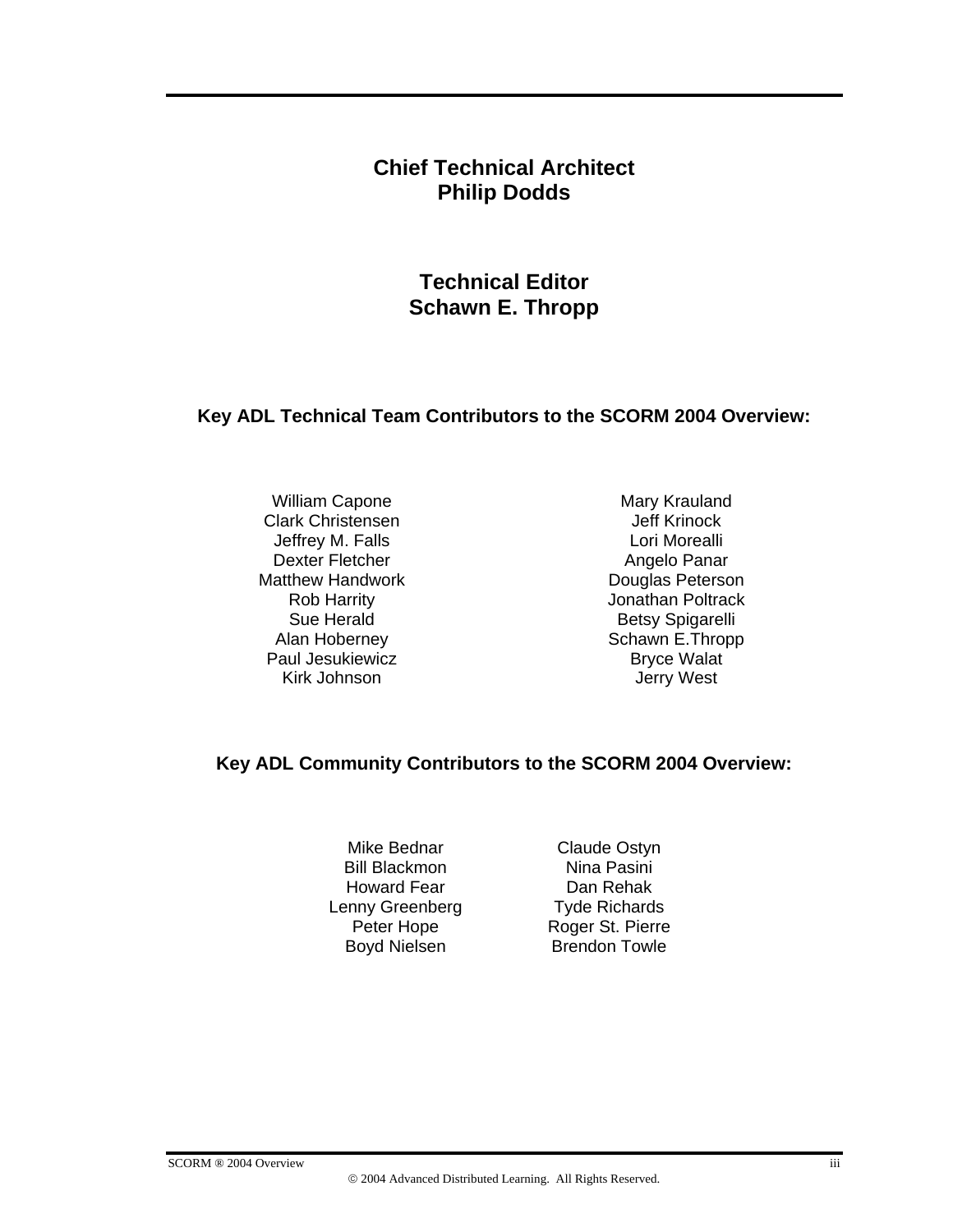#### **Acknowledgements**

ADL would like to thank the following organizations and their members for their continued commitment to building interoperable e-learning standards and specifications:

#### **Alliance of Remote Instructional Authoring & Distribution Networks for Europe (ARIADNE) (http://www.ariadne-eu.org/)**

Erik Duval Eddy Forte Florence Haenny Ken Warkentyne

#### **Aviation Industry CBT Committee (AICC) (http://www.aicc.org/)**  Jack Hyde Bill McDonald Anne Montgomery

#### **Institute of Electrical and Electronics Engineers (IEEE) Learning Technology Standards Committee (LTSC) (http://ltsc.ieee.org/)**

Erik Duval Mike Fore Wayne Hodgins Tyde Richards Robby Robson

**IMS Global Learning Consortium, Inc. (http://www.imsglobal.org/)** Steve Griffin Mark Norton Ed Walker

#### **(At Large)**

Tom Grobicki Mike Pettit

Bob Alcorn Chantal Paquin Tom King Tom Rhodes Chris Moffatt Kenny Young

…and many others.

ADL would also like to thank the ADL Community for their commitment and contribution to the evolution of SCORM.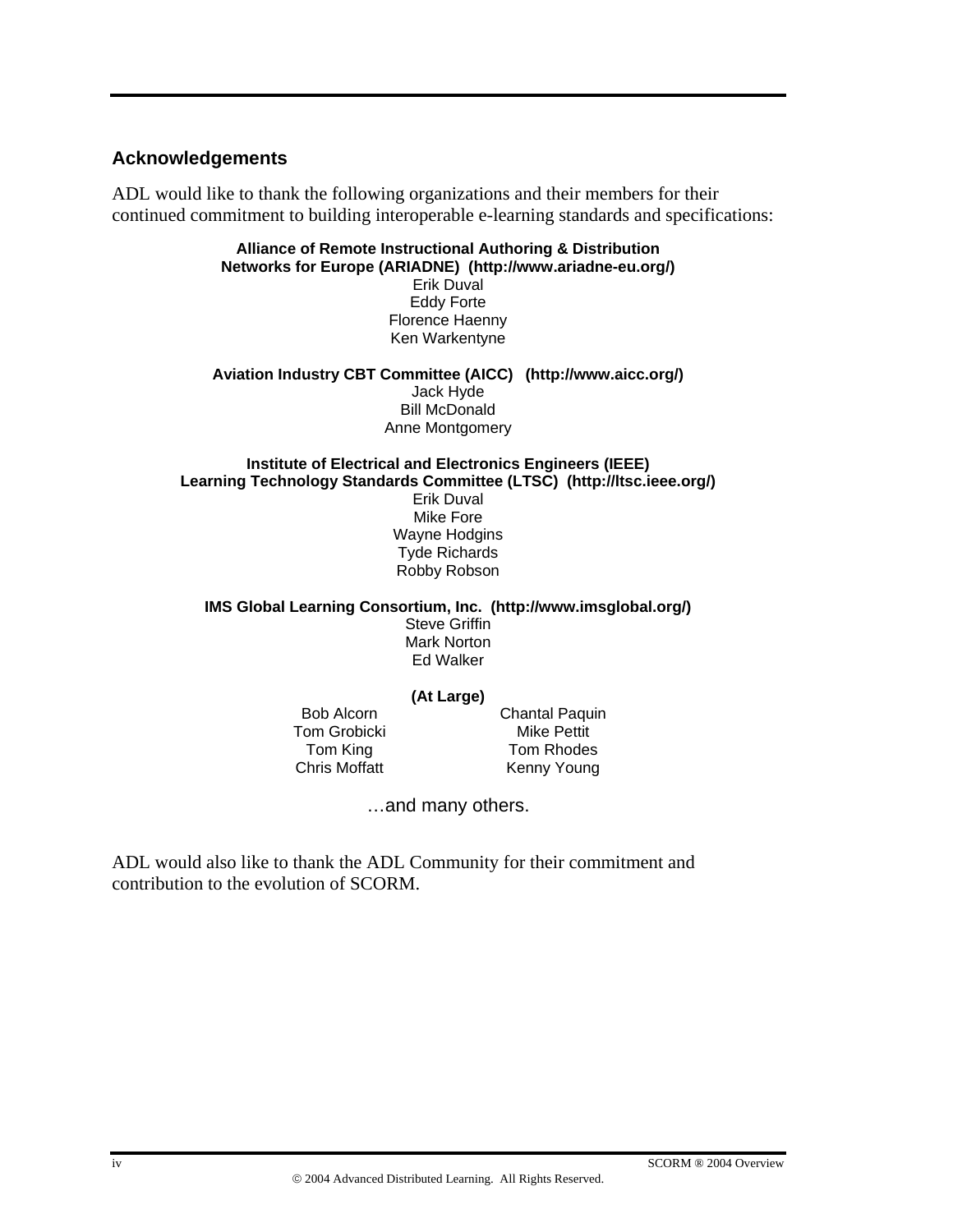#### **COPYRIGHT**

Copyright 2004 Advanced Distributed Learning (ADL). All rights reserved.

#### **DISTRIBUTION**

Permission to distribute this document is granted under the following conditions:

- 1. The use of this document, its images and examples is for non-commercial, educational or informational purposes only.
- 2. The document, its images and examples are intact, complete and unmodified. The complete cover page, as well as the COPYRIGHT, DISTRIBUTION and REPRODUCTION sections are consequently included.

#### **REPRODUCTION**

Permission to reproduce this document completely or in part is granted under the following conditions:

- 1. The reproduction is for non-commercial, educational or informational purposes only.
- 2. Appropriate citation of the source document is used as follows:

Source: Advanced Distributed Learning (ADL), Sharable Content Object Reference Model (SCORM®) 2004 Overview, 2004.

For additional information or questions regarding copyright, distribution and reproduction, contact:

ADL Co-Laboratory 1901 North Beauregard Street, Suite 106 Alexandria, VA 22311 USA (703) 575-2000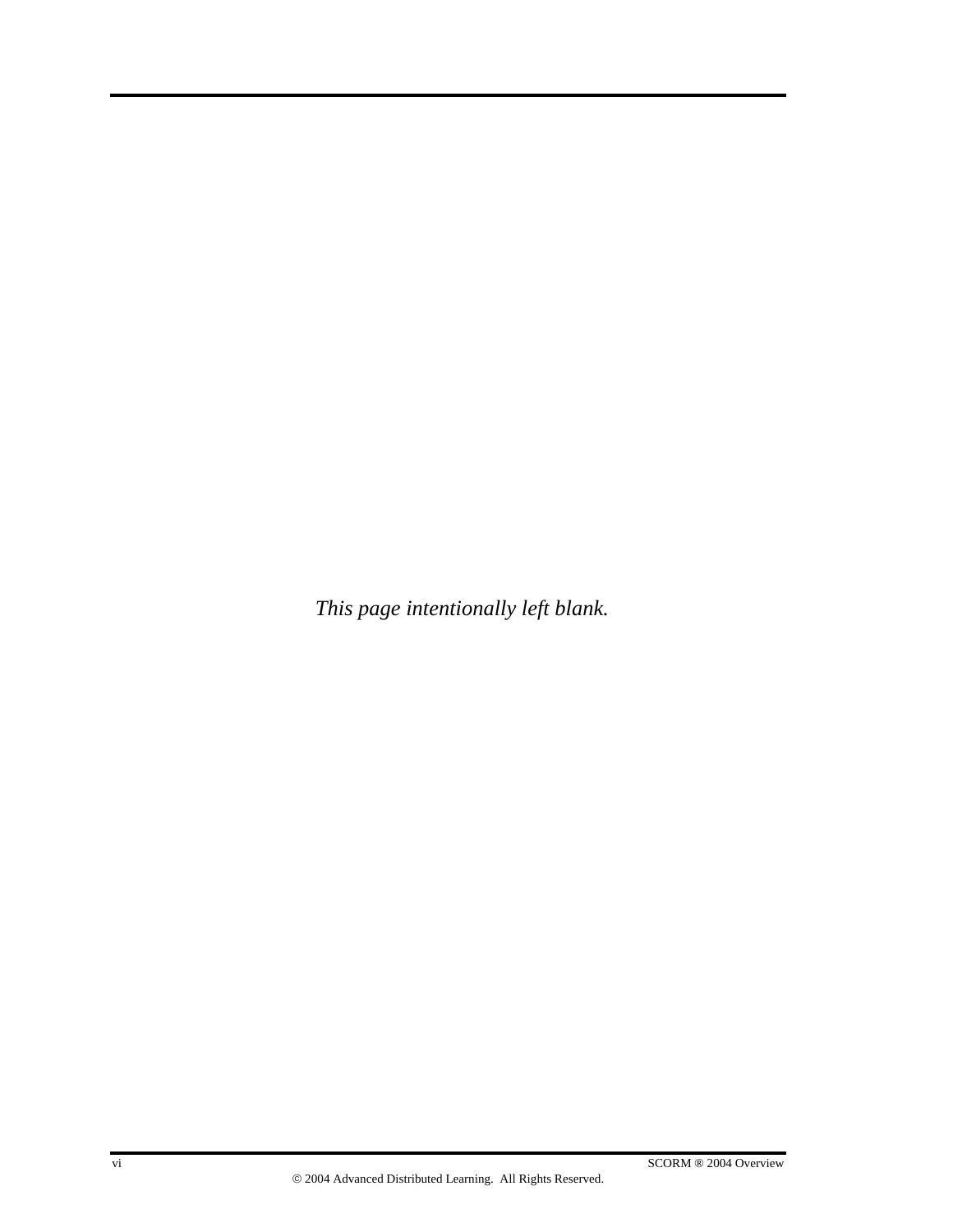# **Table of Contents**

| 1.1.   |  |
|--------|--|
| 1.2.   |  |
| 1.2.1. |  |
| 1.2.2. |  |
|        |  |
| 1.3.1. |  |
| 1.3.2. |  |
| 1.3.3. |  |
| 1.3.4. |  |
| 1.3.5. |  |
| 1.3.6. |  |
| 1.4    |  |
| 1.5.   |  |
| 1.5.1. |  |
| 1.5.2. |  |
| 1.5.3. |  |
| 1.6.   |  |
| 1.6.1. |  |
| 1.6.2. |  |
| 17     |  |
| 1.8.   |  |
|        |  |
|        |  |
|        |  |
|        |  |
|        |  |
|        |  |
|        |  |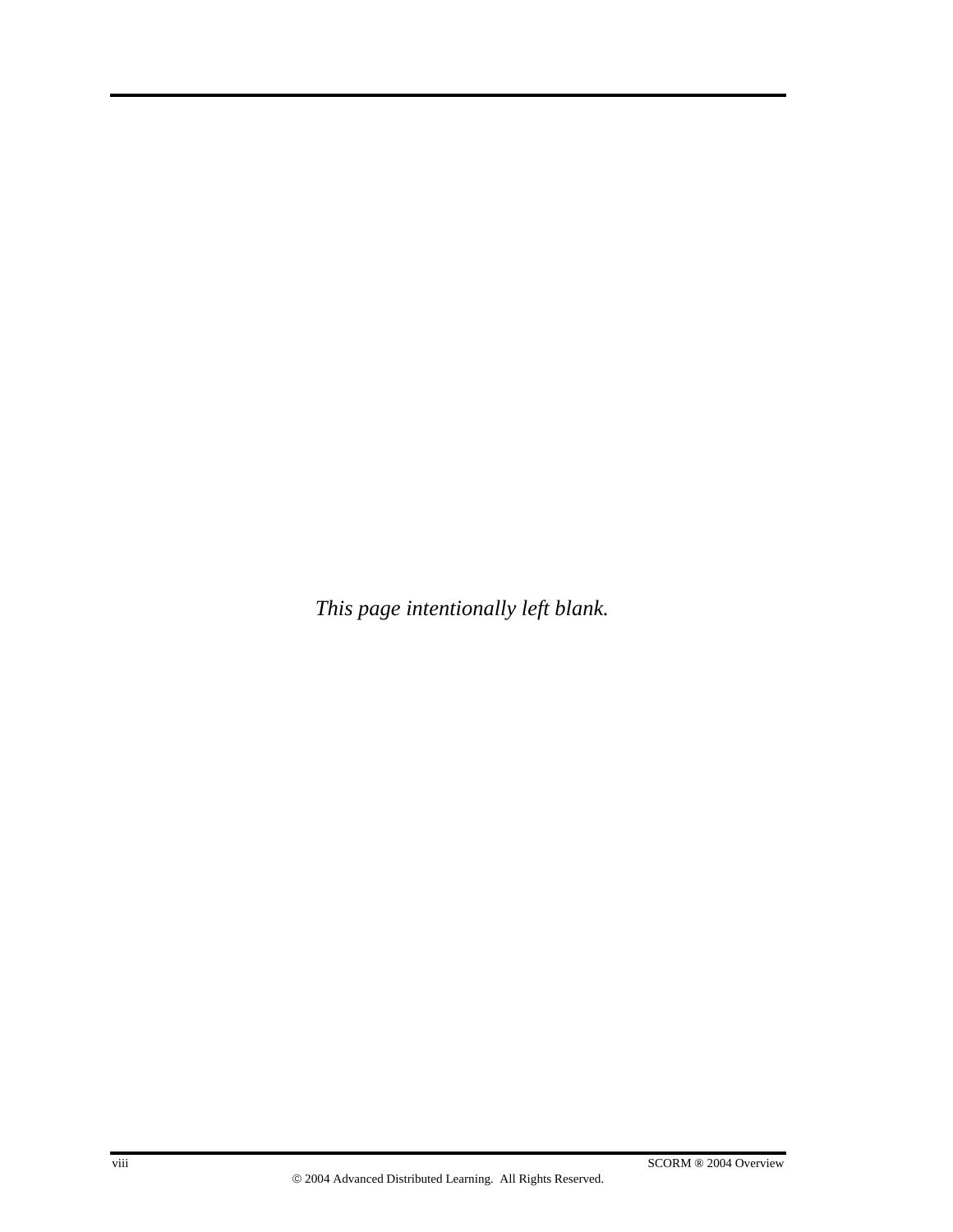# **SECTION 1**  SCORM 2004 Overview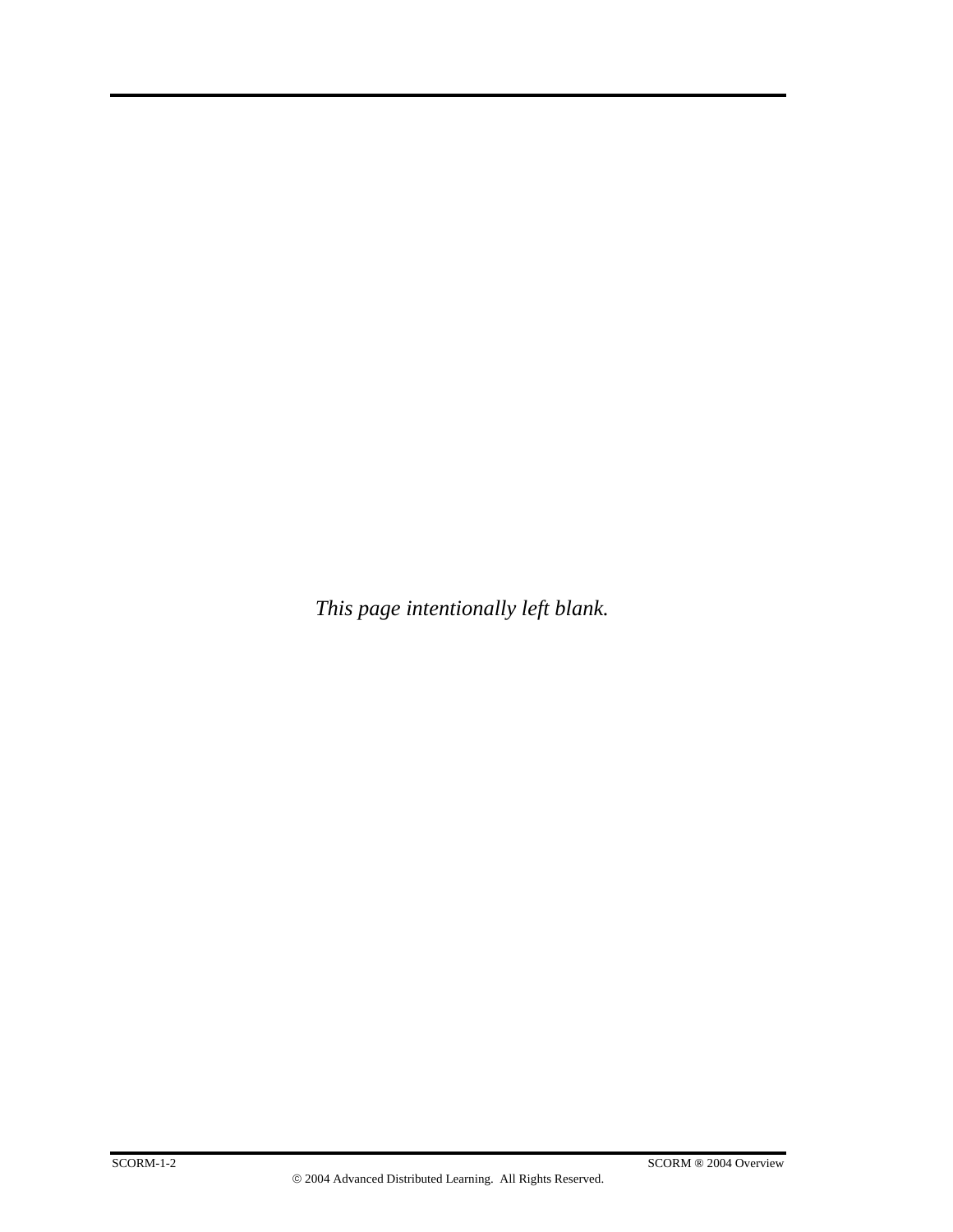## **1.1. About This Document**

The Department of Defense (DoD) and the White House Office of Science and Technology Policy (OSTP) launched the Advanced Distributed Learning (ADL) Initiative in November 1997. The mission of the ADL Initiative is to provide access to the highest quality education and training, tailored to individual needs, delivered costeffectively anytime and anywhere. The ADL Initiative aims to accelerate large-scale development of dynamic and cost-effective learning software and systems and to stimulate the market for these products. This will help meet the expanding education and training needs of government, academia and industry.

As a foundation for accomplishing those goals, ADL's Sharable Content Object Reference Model (SCORM) aims to foster creation of reusable learning content as "instructional objects" within a common technical framework for computer and Webbased learning. SCORM describes that technical framework by providing a harmonized set of guidelines, specifications, and standards based on the work of several distinct e-learning specifications and standards bodies. These organizations continue to work with ADL, developing and refining their own e-learning specifications and standards and helping to build and improve SCORM.

This document provides an overview of the SCORM document suite, covering its roots, vision, aims and goals. It is intentionally written at a high-level. The technical details of SCORM can be found in three stand-alone documents, or books that cover the Content Aggregation Model (CAM), the Run-Time Environment (RTE) and Sequencing and Navigation (SN).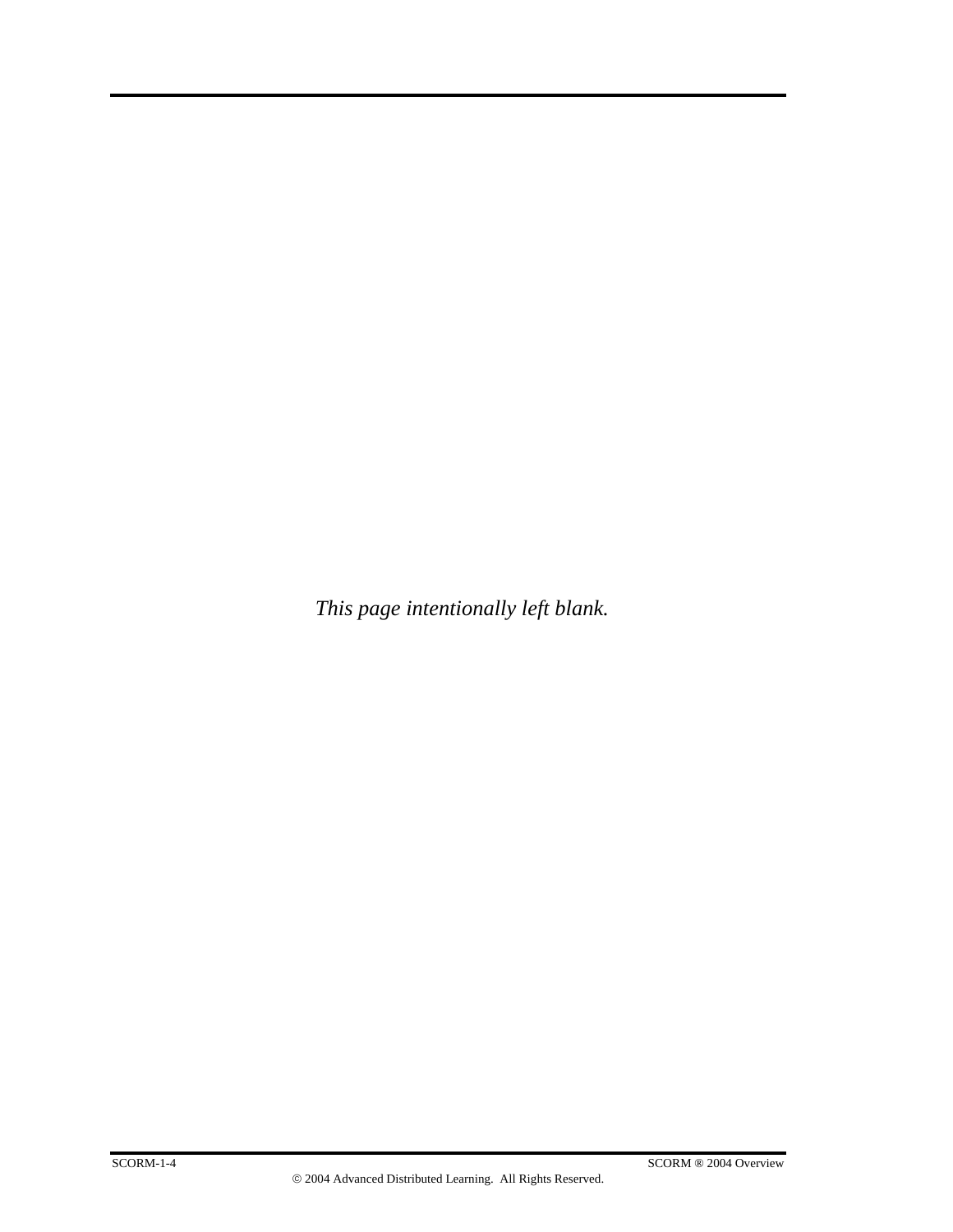# **1.2. SCORM 2004 Introduction**

SCORM 2004 continues to build upon a common Web-based "Content Aggregation Model" and a "Run-Time Environment" for learning content. SCORM continues to build up its collection of specifications and standards adapted from multiple sources to provide a comprehensive suite of e-learning capabilities that enable interoperability, accessibility and reusability of Web-based learning content.

SCORM 2004 introduces many changes from past SCORM versions. These changes fall in to several categories: clarifications of concepts, clarification of requirements, changes due to standardization/specification efforts, best practices from the ADL community, enhancements and bug fixes.

One of the primary forces behind changes to SCORM has been the evolution of the underlying specifications and standards in SCORM 2004:

- IEEE Data Model For Content Object Communication
- IEEE ECMAScript Application Programming Interface for Content to Runtime Services Communication
- **IEEE Learning Object Metadata (LOM)**
- IEEE Extensible Markup Language (XML) Schema Binding for Learning Object Metadata Data Model
- IMS Content Packaging
- IMS Simple Sequencing

With the release of SCORM 2004, ADL has decided to change the versioning of SCORM so that each book can be maintained independently. The number of specifications and the sheer size of the documents have made this change necessary to manage revisions and corrections to the document set. Each of the SCORM books now carries their own version starting with this release (for historical purposes) at "Version 1.3". Changes in the future will apply only to the affected book and will only affect that book's version number.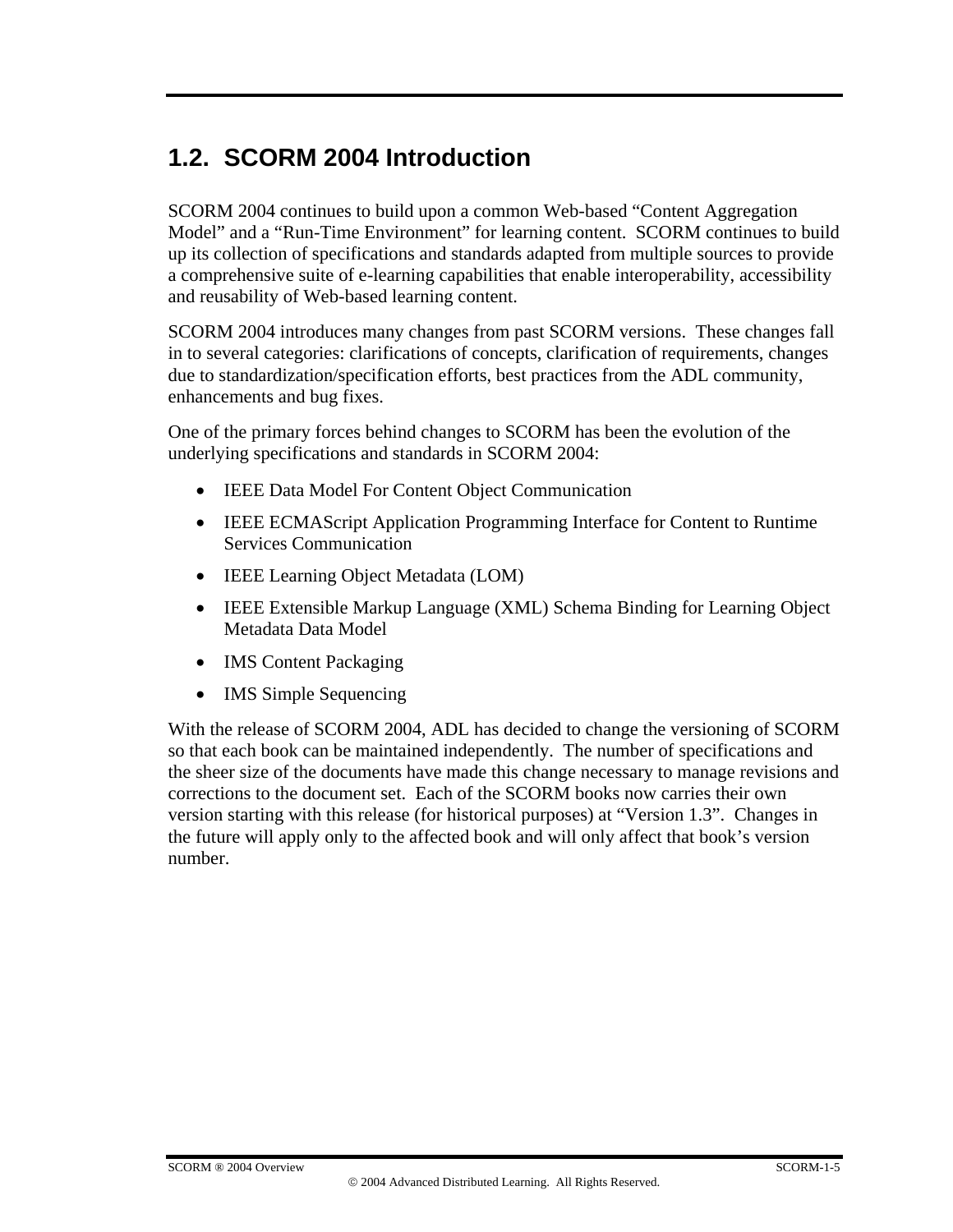This *SCORM Overview* will be updated to reflect the current versions of the other SCORM books as they evolve and will serve as the reference point for the overall versioning of SCORM as a whole. This document ties together the component documents that comprise SCORM 2004. Figure 1.2a: *SCORM Evolution* below illustrates the evolution of SCORM:



*Figure 1.2a: SCORM Evolution* 

A more detailed description of the contents of those documents can be found in *Section 1.6 The Organization of SCORM*.

### **1.2.1. Thanks to Key Contributors**

There are many people from government, academia and industry working within standards bodies such as the Alliance of Remote Instructional Authoring & Distribution Networks for Europe (ARIADNE), Aviation Industry CBT Committee (AICC), IMS Global Learning Consortium, Inc. the (IMS), the Institute of Electrical and Electronics Engineers (IEEE) and others who have helped realize the ADL Initiative's goals and objectives via their important contributions to the evolution of SCORM. While those who have contributed to SCORM are so numerous all of them cannot be mentioned here, certain individuals made pivotal contributions to the development process. Sincere thanks are owed to the following people whose assistance proved critical to the creation of SCORM: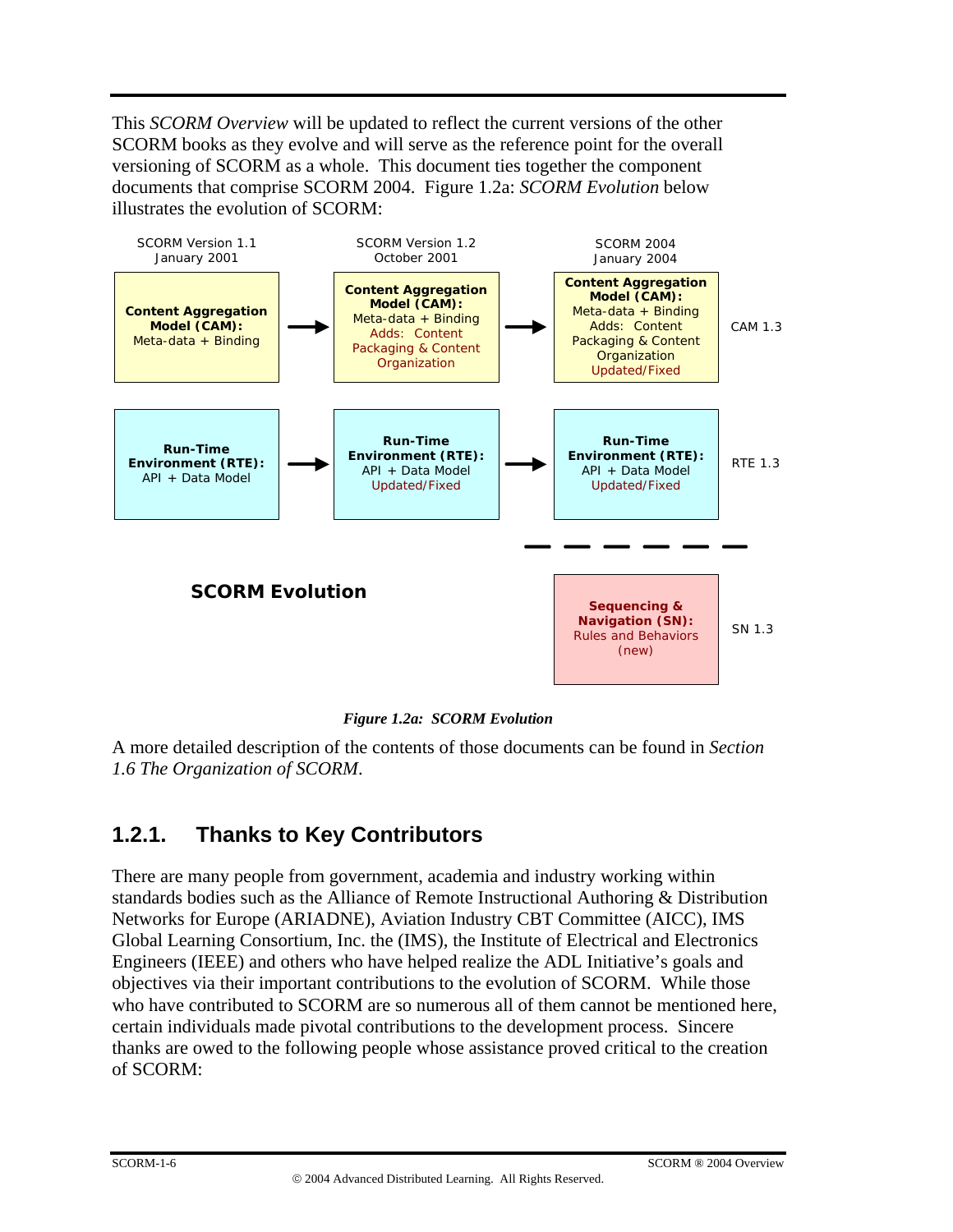**Eddy Forte and Erik Duval** (ARIADNE): For their continuing contribution of Learning Object Metadata (LOM) specifications submitted from ARIADNE to IEEE since 1997.

**Wayne Hodgins** (Autodesk): For chairing the IEEE Learning Technology Standards Committee (LTSC) Learning Objects Metadata Working Group and bringing the meta-data specification to maturity.

**Jack Hyde** (AICC/FlightSafety Boeing Training International): For his efforts to evolve the AICC Computer Managed Instruction (CMI) guidelines (i.e., CMI001 Guidelines for Interoperability [4]) to meet Web-based requirements and submitting the harmonized results to IEEE.

**Claude Ostyn** (Click2learn, Inc.): For developing a common launch and Application Programming Interface (API) Adapter proposal that formed the basis of SCORM/AICC Run-time Environment.

**Tyde Richards** (IBM Mindspan Solutions): For chairing the IEEE LTSC CMI Working Group and bringing the IEEE Draft Standard for Learning Technology - ECMAScript Application Programming Interface for Content to Runtime Services Communication and IEEE Draft Standard for Learning Technology - Data Model for Content Object Communication to maturity.

**Robby Robson** (Eduworks): For chairing the LTSC and harmonizing the work of IEEE with IMS, ARIADNE, ADL and many others.

**Ed Walker** (IMS): For his effort to include participation and inclusion of work from other groups and creating a collaborative environment within IMS.

**Kenny Young** (Microsoft): For working with ADL, AICC and IMS to develop a single content packaging scheme that harmonizes the requirements for all groups.

Again, these key names represent a fraction of the many contributors to SCORM. All participants worked hard to create consensus and develop solutions to difficult problems. Hours of hard work and meetings continue to produce a substantial and growing body of work that is the SCORM.

#### **1.2.2. SCORM and Other Standards Activities**

As discussed throughout this document, SCORM references specifications, standards and guidelines developed by other organizations and adapted and integrated with one another to form a more complete and easier-to-implement model. Before the ADL Initiative's work with standards activities began, an implementation model did not exist in a form that effectively met ADL high-level requirements. ADL continues to work with these organizations and relies on their processes for specification development and industry ratification. ADL's role involves contributing technical ideas and concepts and integrating and testing these specifications and standards, helping bridge the gap between their early stage development and their widespread adoption by industry.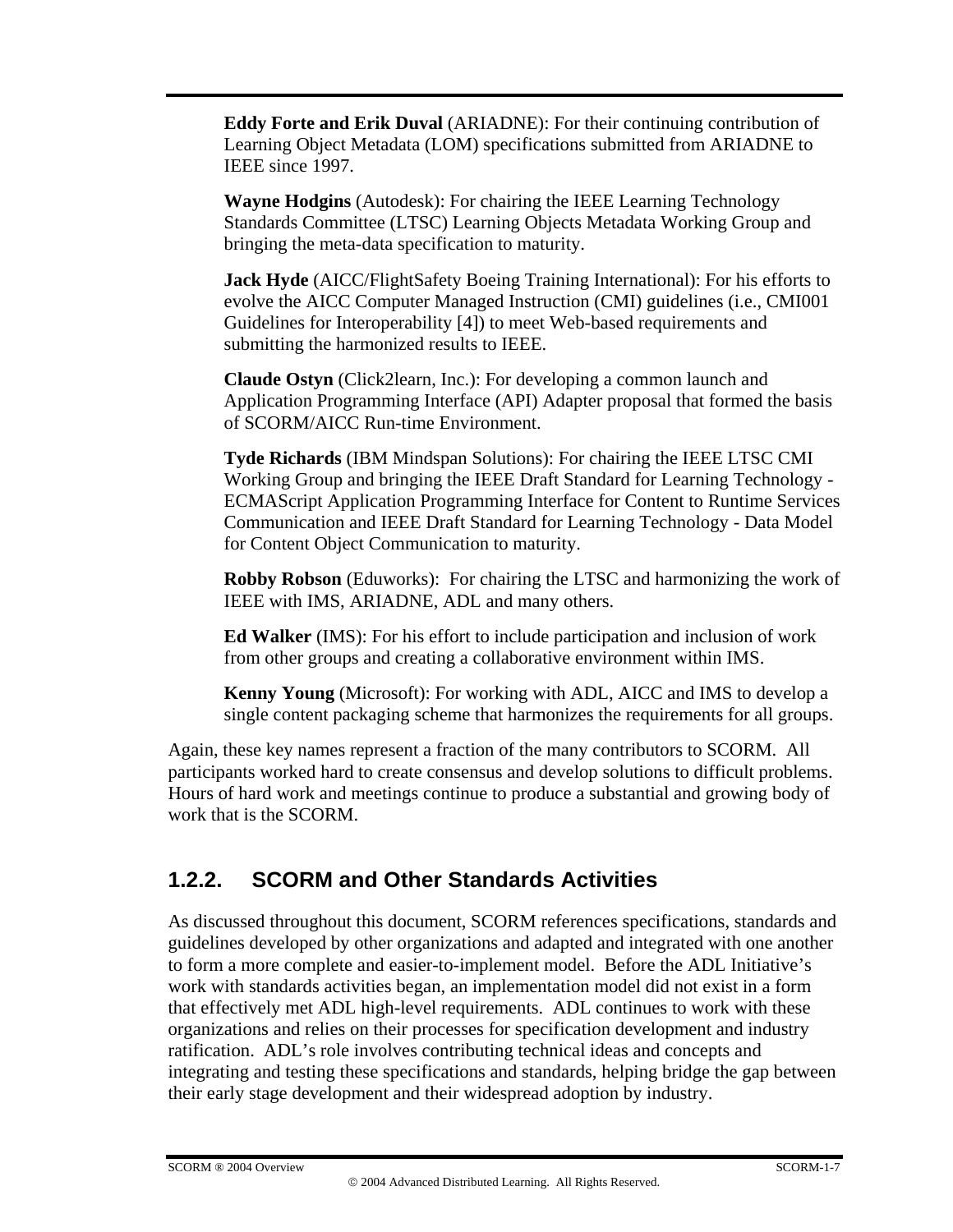Of the many organizations working on specifications related to e-learning, four in particular are key to SCORM. While ADL may not incorporate all of the work from these organizations, as some information is out of the scope of SCORM, these organizations play a vital role in the formation of next-generation learning technologies. ADL encourages active participation in one or more of these organizations in support of future specification development. The organizations along with their respective contact information are listed in Table 1.2.2a.

| <b>Organization</b> | <b>Contact Information</b>                                                                                                                                       | World Wide Web             |
|---------------------|------------------------------------------------------------------------------------------------------------------------------------------------------------------|----------------------------|
| ARIADNE [12]        | Mme M. Rittmeyer or<br>M. E. Forte<br>Phone: $+41-21$ 693 6658 / 4755<br>Fax: $+41-21$ 693 4770<br>ariadne@ariadne-eu.org                                        | http://www.ariadne-eu.org/ |
| AICC[1]             | Dr. Scott Bergstrom<br><b>AICC</b> Administrator<br>Phone: (208) 356-1136<br>admin@aicc.org                                                                      | http://www.aicc.org/       |
| IEEE LTSC [2]       | Robby Robson, Chair, IEEE LTSC<br>Phone: (541) 754-1215<br>rrobson@eduworks.com                                                                                  | http://ltsc.ieee.org/      |
| IMS $[3]$           | Lisa Mattson<br>lisa@imsproject.org<br>Phone: (919) 462-6268<br>Edward Walker, Ph.D., Chief Executive Officer<br>ewalker@imsproject.org<br>Phone: (978) 312-1082 | http://www.imsglobal.org/  |

*Table1.2.2a: Specifications and Standards Contact Information*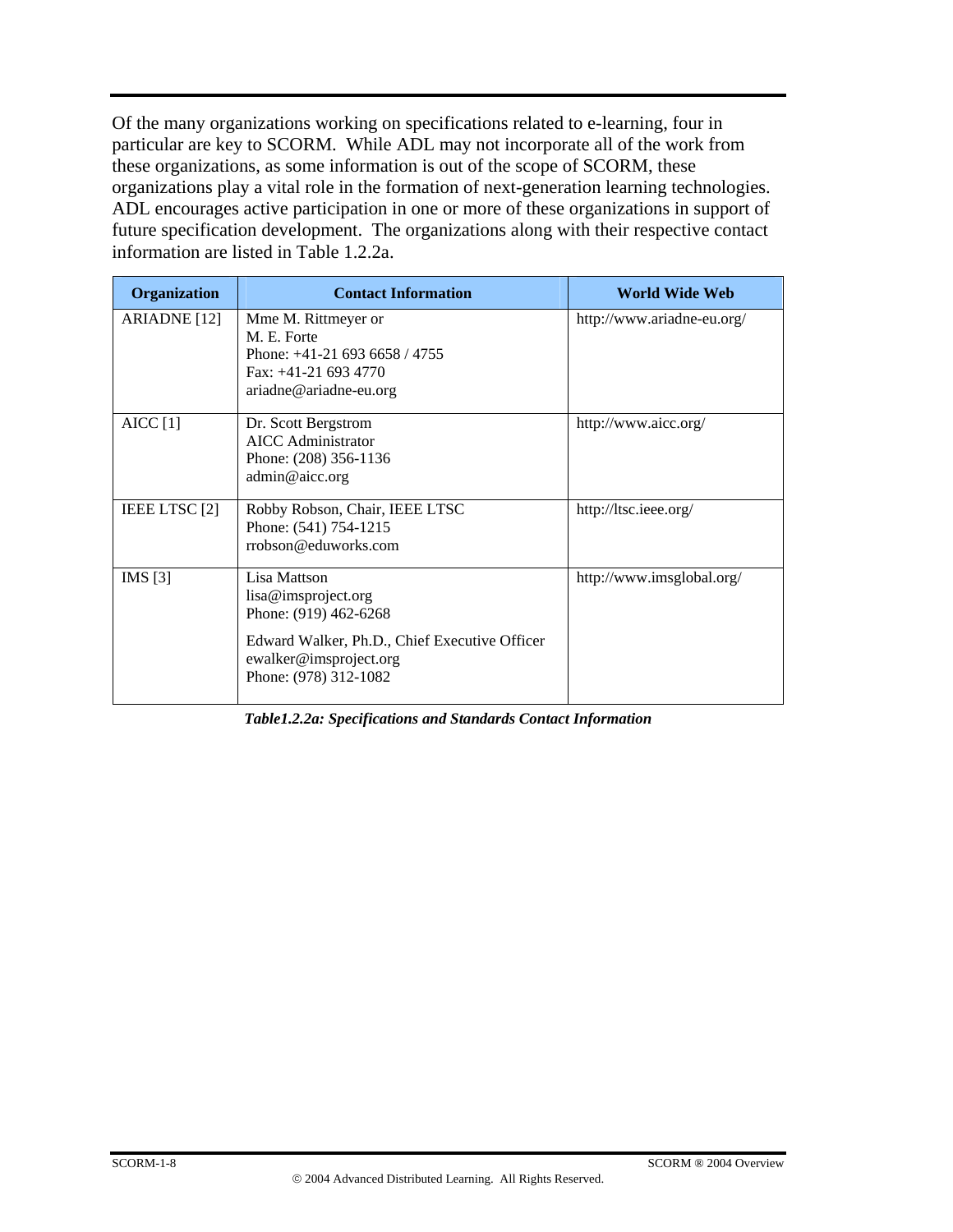# **1.3. ADL History and Overview**

Developments in e-learning that are linked to and affected by education and training trends in industry, academia, government and the military spurred the launch of the ADL Initiative. This section briefly discusses the history of e-learning as it relates to ADL, describing studies and movements associated with ADL's inception.

### **1.3.1. The Value of Instruction Tailored to the Individual**

The drive to use technology to enhance learning began with research into how people learn, and specifically, how they learn most effectively and efficiently. Learning research has been conducted for many years and often finds that effectively using information technology can enhance learning experiences while improving efficiency and reducing costs.

This research, however, often started not with technology, but by analyzing which approaches to instruction are most effective. Studies comparing classroom learning to individually tailored instruction (i.e., tutoring) provide an example. These studies show:

- The speed with which different individuals can progress through instruction varies by factors of three to seven – even in classes of carefully selected students [8].
- On average, a student in classroom instruction asks about 0.1 questions an hour [9].
- In individual tutoring, providing increased opportunities for direct student-toinstructor communication, students may ask or answer as many as 120 questions per hour [9].
- The achievement of individually tutored students may exceed that of classroom students by as much as two standard deviations – an improvement that is roughly equivalent to raising the performance of 50th percentile students to that of 98th percentile students [10].

Individually tailored instruction sometimes offers ideal learning outcomes. But as a training strategy in government, academia or industry, environments, individually tailored instruction involving one-on-one attention is often too costly and logistically challenging.

Using information technology in instruction may solve this problem because its capabilities for real-time, on-demand adaptation can provide individualized instruction at affordable cost and apply consistent content that reliably leads to objectively measurable learning outcomes. Consequently, empirical studies have raised national interest in employing education and training technologies that are based on the increasing power, accessibility and affordability of information technologies. These studies have found that, in contrast to classroom learning, information technologies can adjust the pace,

SCORM ® 2004 Overview SCORM-1-9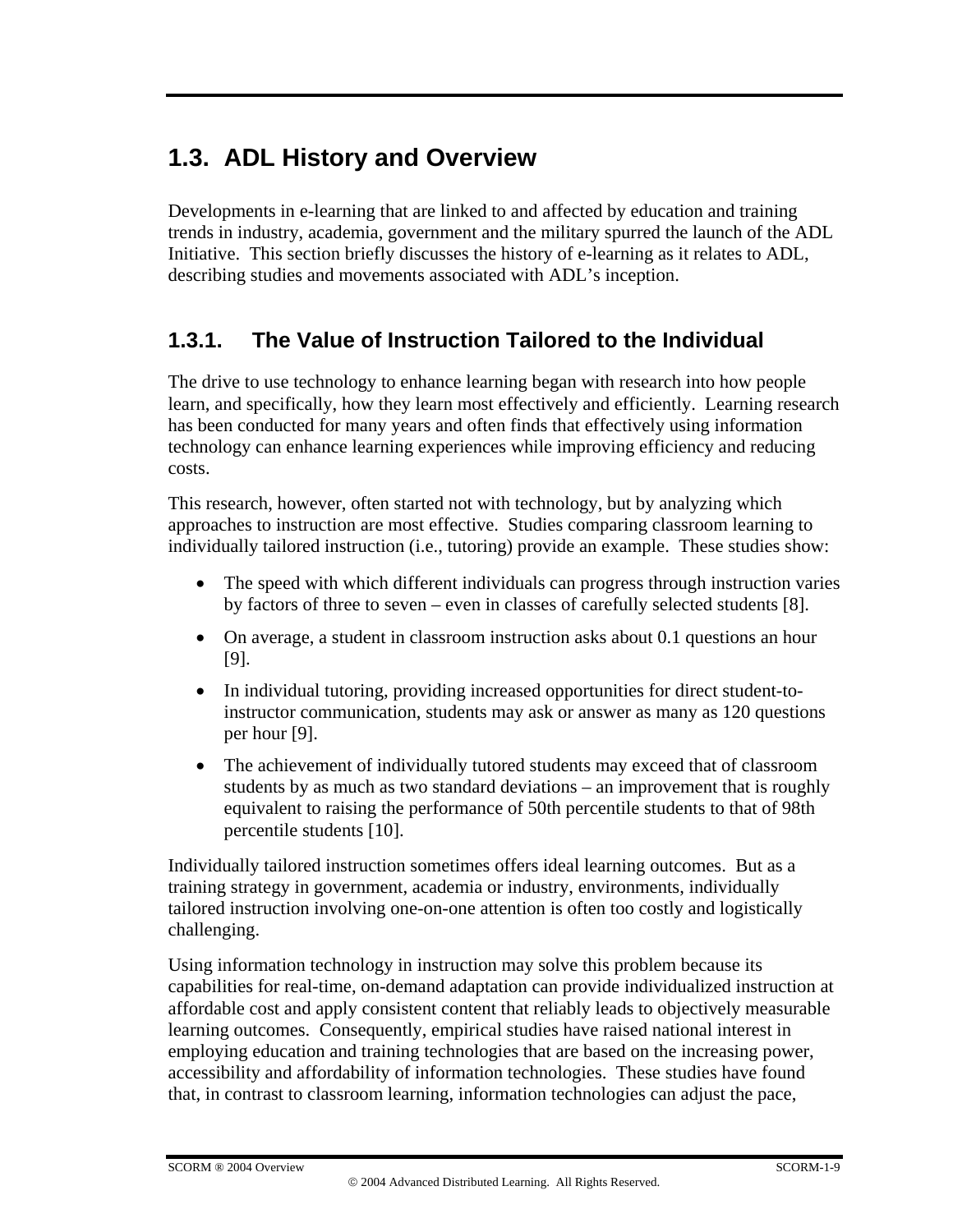sequence, content and method of instruction to better fit each student's learning style, interests and goals [11]. However, that realizing the promise of improved learning efficiency even through the use of the most current instructional technologies—such as Web-based instruction, interactive multimedia instruction and Intelligent Tutoring Systems (ITS)—still depends on the ability of those technologies to sufficiently tailor quality and appropriate instruction to the needs of individuals.

In short, the one-on-one individualization capabilities of technology-based instruction, in contrast to one-on-many classroom-based instruction, may approximate and perhaps exceed the effectiveness of one-on-one tutoring.

This adaptability to individual learners and their needs can be seen in several categories of e-learning products, but is perhaps best exemplified in ITS.

### **1.3.2. Intelligent Tutoring Systems (ITS)**

As illustrated in Figure 1.3.2a, groups of researchers began to explore the greater potential of "information structure-oriented" approaches to represent human cognition and learning in the late 1960s [14]. Rooted in early artificial intelligence studies, the study of how human beings learn, master skills and define subject domains eventually led to the development of a new approach now called ITS.



*Figure 1.3.2a: The Evolution of E-learning[13]*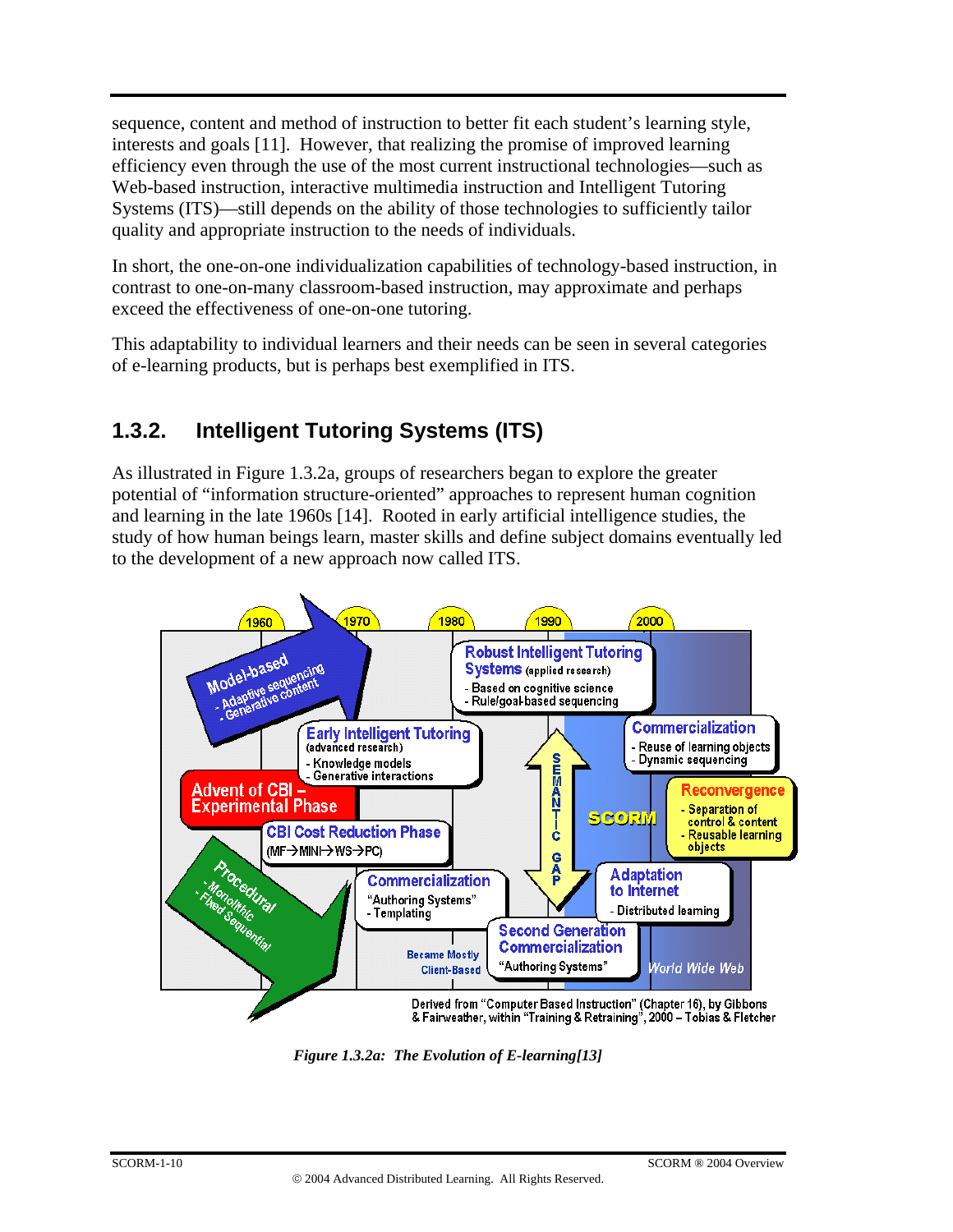"Intelligent" in the context of ITS refers to the specific functionalities that are the goals of ITS development. These functionalities are distinct from those found in more conventional approaches to Computer-Based Instruction (CBI). They require ITS to:

- Generate instruction in real time and on demand as required by individual learners, and
- Support mixed initiative dialogue, allowing free form discussion between the technology and the student or user.

Several factors have in the past hindered the development of ITS technologies [15]. First, the science of human cognition was relatively immature in the early days of computing – especially in terms of computer modeling. Second, complex modeling and rule-based systems require (then and now) considerable computing power. Subsequent advances in both computer technology and cognitive science have provided a foundation for the development of ITS technologies [16].

ITS development will be further aided when learning content in the form of instructional objects become widely available. As these objects are created, and especially as the collective pool of these reusable resources expands, they can be labeled for subsequent discovery, selection and assembly in real time, on demand as suggested by Figure 1.3.2.b. This is often referred to as the "A" in ADL.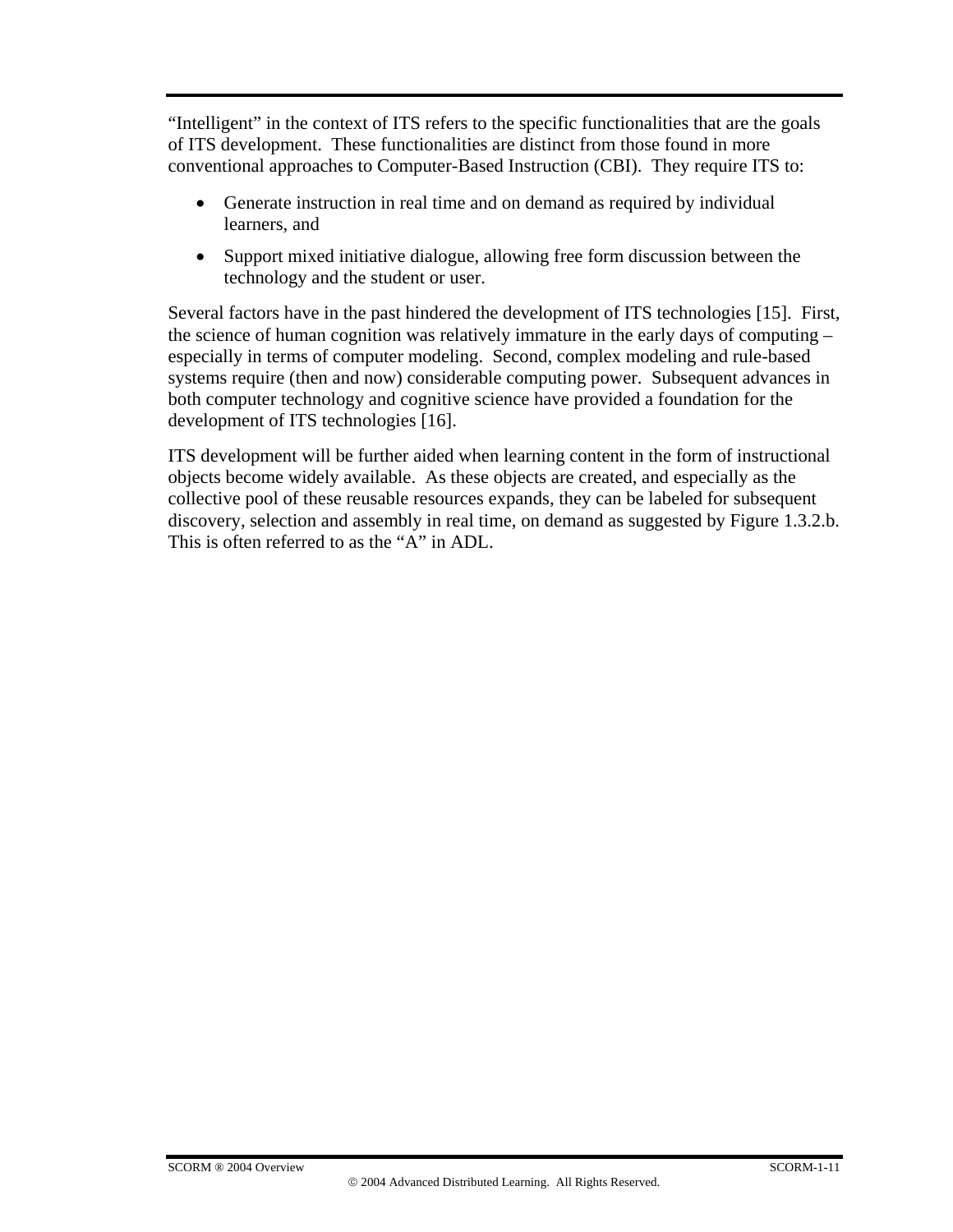

*Figure 1.3.2b: The ADL Initiative Vision*

This generative work is the job of the server, represented as a black box in the middle of the figure. By relying upon logic embedded in content packaging or instructional strategy objects, the server may acquire the capabilities of intelligent tutoring/decisionaiding systems and achieve tailored adaptive instruction.

The development of ITS and the ADL Initiative's long-term vision, then, have a number of key goals in common:

- Both are generative in that they envision the assembly and presentation of learning content on demand, in real time;
- Both are intended to tailor content, sequence, level of difficulty, level of abstraction, style, etc. to users' intentions, background, and needs;
- Both have a stake in research intended to accomplish such individualization;
- Both can be used equally well to aid learning or decision making;
- Both are intended to accommodate mixed initiative dialogue in which either the technology or the user can initiate or respond to inquiries in natural language; and
- Both will benefit greatly from a supply of sharable instructional objects readily available for the generation of instructional (or decision aiding) presentations [19].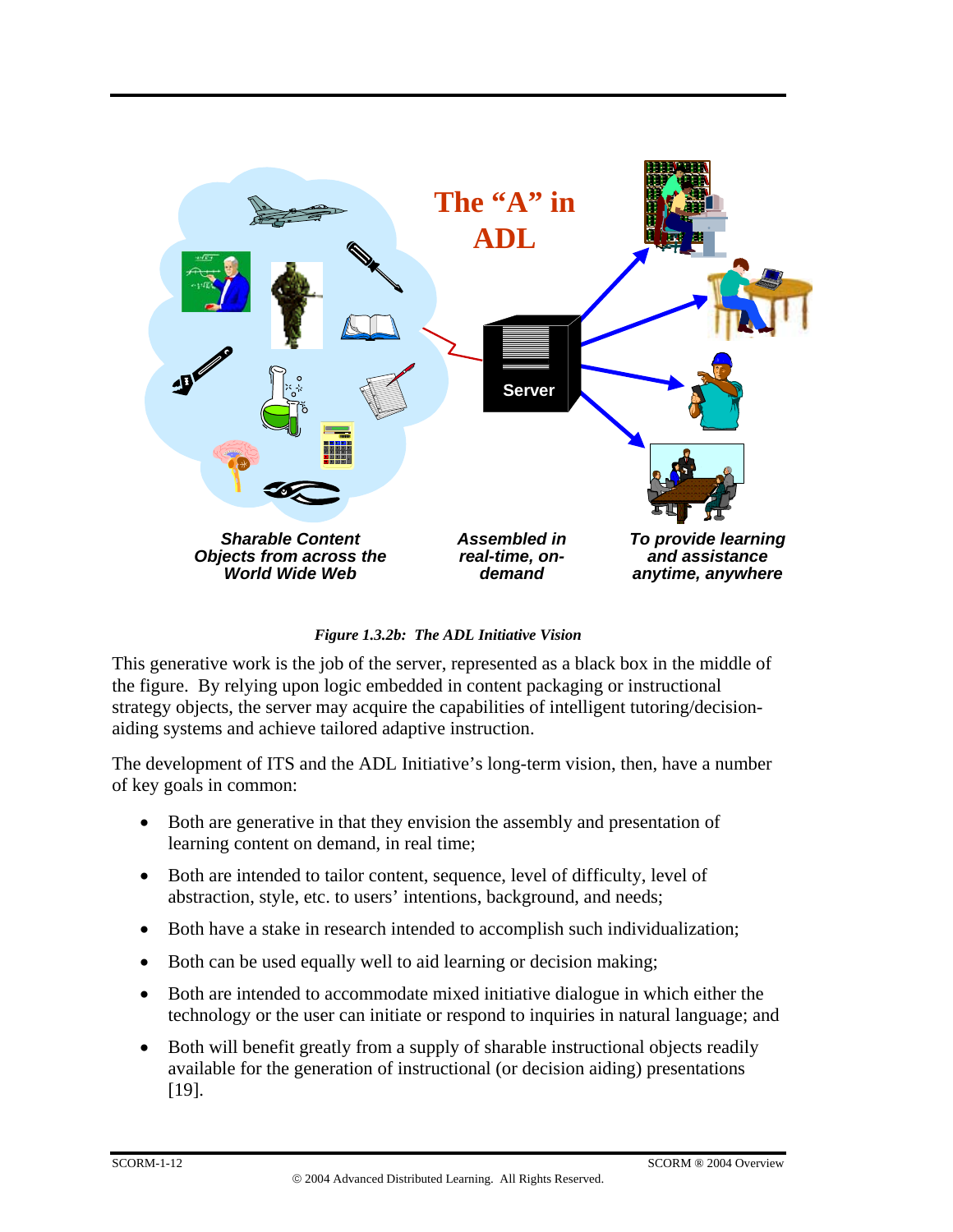#### **1.3.3. Evolution of E-Learning**

As briefly discussed in *Section 1.3.2 Intelligent Tutoring Systems (ITS)*, advances in CBI took place concurrently with progress in ITS. CBI technologists split into two "natural" groups early on: applied scientists (engineers), and advanced researchers. The engineers followed the evolutionary chain of computer development and exploited its advancements. This concept is shown in Figure 1.3.2a. The relatively crude early-stage instructional languages evolved into more complex development tools that abstracted the underlying implementations into widely usable interfaces. These allowed an increasingly large class of non-programmers to create learning content more rapidly than ever. Development costs were reduced and improved effectiveness was demonstrated, establishing a sustainable industry of products and services [17].

CBI researchers and engineers in the first group continued to refine tools to include complex instructional constructs in the form of instructional templates or frames. These templates descend directly from more foundational programming techniques, but shield instruction designers from the complexities of computer coding. Templates are, nonetheless, procedural in structure and nature.

As CBI tools matured and personal computers proliferated, the cost of developing CBI plummeted. Instructional content incorporated rich multimedia capabilities and authoring systems provided sophisticated feature sets. But these proprietary and specialized clientbased systems produced learning content that could not be easily used outside of its original context or without the presence of the tools in which it was created. Instructional content and the logic that sequenced it for presentation to the end user were tightly bound together.

Meanwhile, advanced researchers in the second group continued developing ITS prototypes. Their concept of instructional content and design was fundamentally different from CBI tool designers. They sought to generate instructional experiences and presentations closely tailored to the needs of individual learners using sophisticated models of the learner, the subject matter and tutorial techniques. Such approaches tended to separate sequencing control logic from instructional content and allowed the concept of dynamically assembling learning objects to meet specific learning objectives to take root.

#### **1.3.4. Influence of the World Wide Web**

The advent of the World Wide Web changed CBI and ITS in unanticipated and unexpected ways. As it developed, the World Wide Web provided a widely accessible communications structure built on common standards that provided easy access, anytime and anywhere, to information and knowledge.

Architecturally, the World Wide Web was initially incompatible with many CBI authoring system designs. Web content was platform neutral and stored and managed by a remote server, whereas most CBI content was stored and executed locally using private

SCORM ® 2004 Overview SCORM-1-13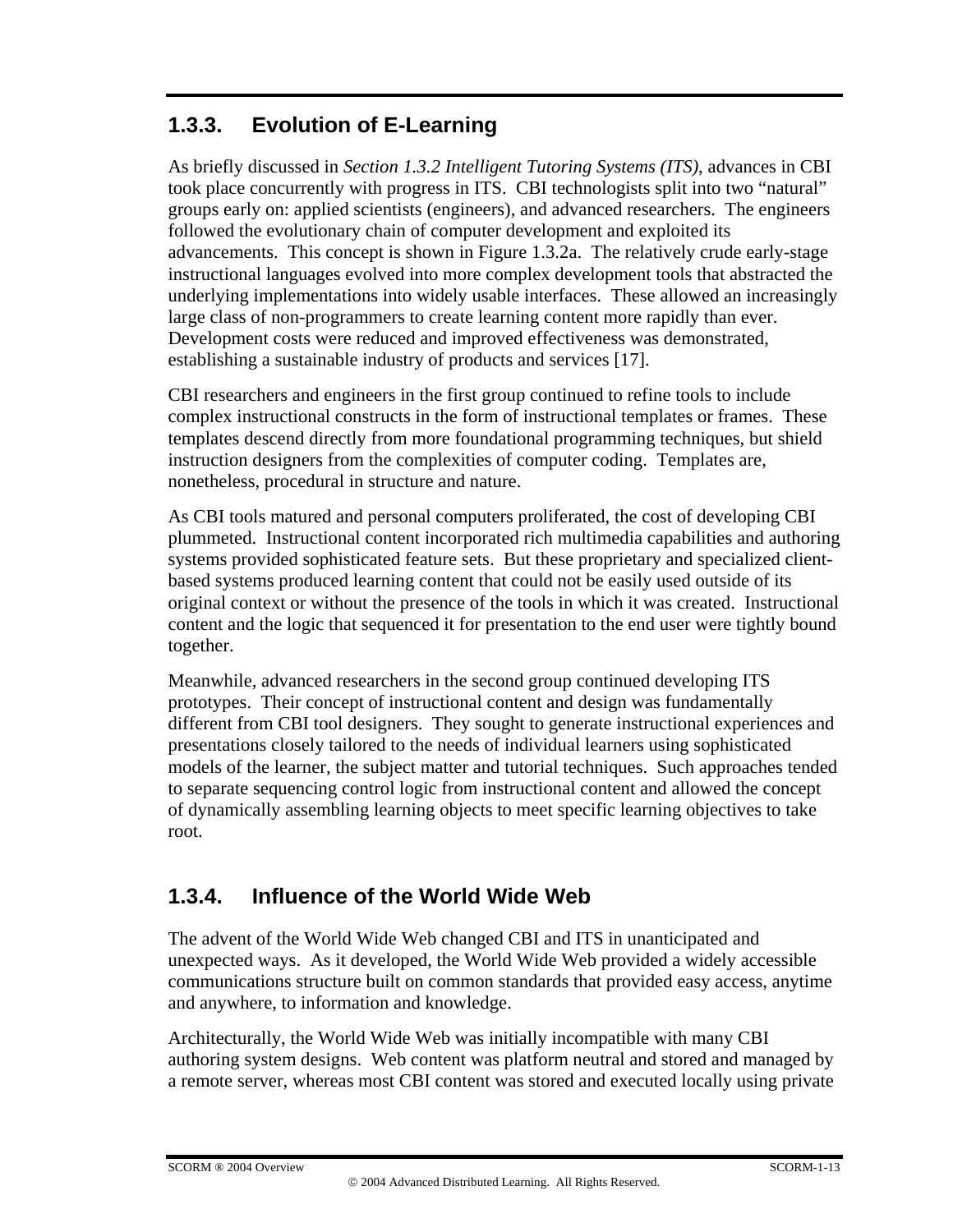script languages processed by proprietary run-time software engines. Nonetheless, the CBI community was quick to see the long-term benefits of Web-based instruction.

### **1.3.5. The Transition to Web-Based Learning**

The first stages of conversion from stand-alone CBI to Web-based learning content were direct adaptations of existing products from CD-ROM to online delivery. The Web was used initially as little more than a replacement distribution medium. Content was still monolithic (i.e., designed to address one specific set of learning objectives as a contiguous whole, and not easily broken into components with significant reuse potential). In some ways early Web-based content was still held captive to its contextual and development environments. To render content, users were required to download proprietary browser plug-ins to process discrete content display formats. In terms of the ability to "flex" in situations in which reuse was of value, early Web-based learning content remained brittle, still dependant on proprietary sequencing and navigation solutions that did not necessarily work consistently in multiple environments [18].

Second-generation Web-based authoring systems began to more fully embrace the idea of separating content and the logic controlling the display and presentation of that content as the potential for robust server-based Learning Management Systems (LMSs) became evident. For the first time, mainstream CBI authoring tool developers began to embrace concepts similar to those of the ITS community. Reusable, sharable learning objects and adaptive learning strategies became common ground between the CBI and ITS communities.

### **1.3.6. What SCORM Enables**

Just as the Web became ubiquitous and government, academia, industry and other elements of society embraced it as having deep potential for efficient distributed learning, the standardizing work of SCORM entered the picture as a key component of ADL. SCORM, borrowing from previous work of other specifications and standards activities such as those mentioned earlier, put together a model for creating and deploying elearning that assumed the presence of strong, server-side, LMS-based learning content distribution.

SCORM targets the Web as a primary medium for delivering instruction. It does so under the assumption that anything that can be delivered by the Web can be easily used in other instructional settings that make fewer demands on accessibility and network communications. This strategy eliminates much of the development work once needed to adapt to the latest technology platform because the Web itself is becoming a universal delivery medium. By building upon existing Web standards and infrastructures, SCORM frees developers to focus on effective learning strategies.

The development of SCORM continues, even as the main medium it targets, the Web, continues to evolve and change. SCORM currently provides an Application Programming Interface (API) for communicating information about a learner's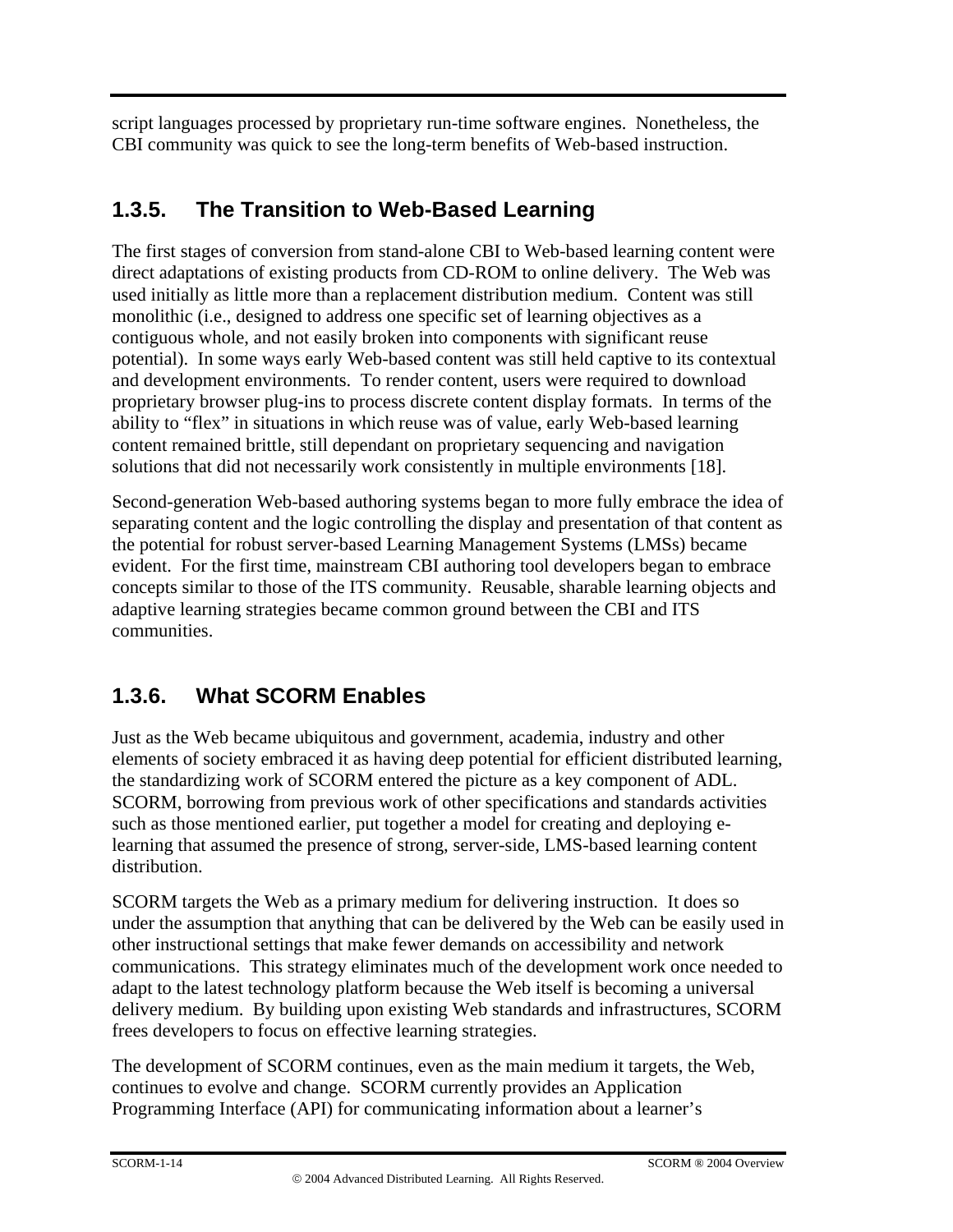interaction with content objects, a defined data model for representing this information, a content packaging specification that enables interoperability of learning content, a standard set of meta-data elements that can be used to describing learning content and a set of standard sequencing rules which can be applied to the organization of the learning content. While the technical standards used by the Web turn out to work equally well locally, regionally and globally, when it comes to the standardization of e-learning itself, the task of SCORM, is continuing to evolve.

As SCORM continues to develop the technical foundations of e-learning via standardization, researchers from both the CBI and ITS communities are focusing their attention on similar issues:

- Defining reusable learning objects
- Developing new content models
- Developing learner assessment models
- Creating new models for sequencing content
- Creating learning "knowledge" repositories.

Each of these topics drives the requirements for new specifications that will build upon and expand existing work such as SCORM.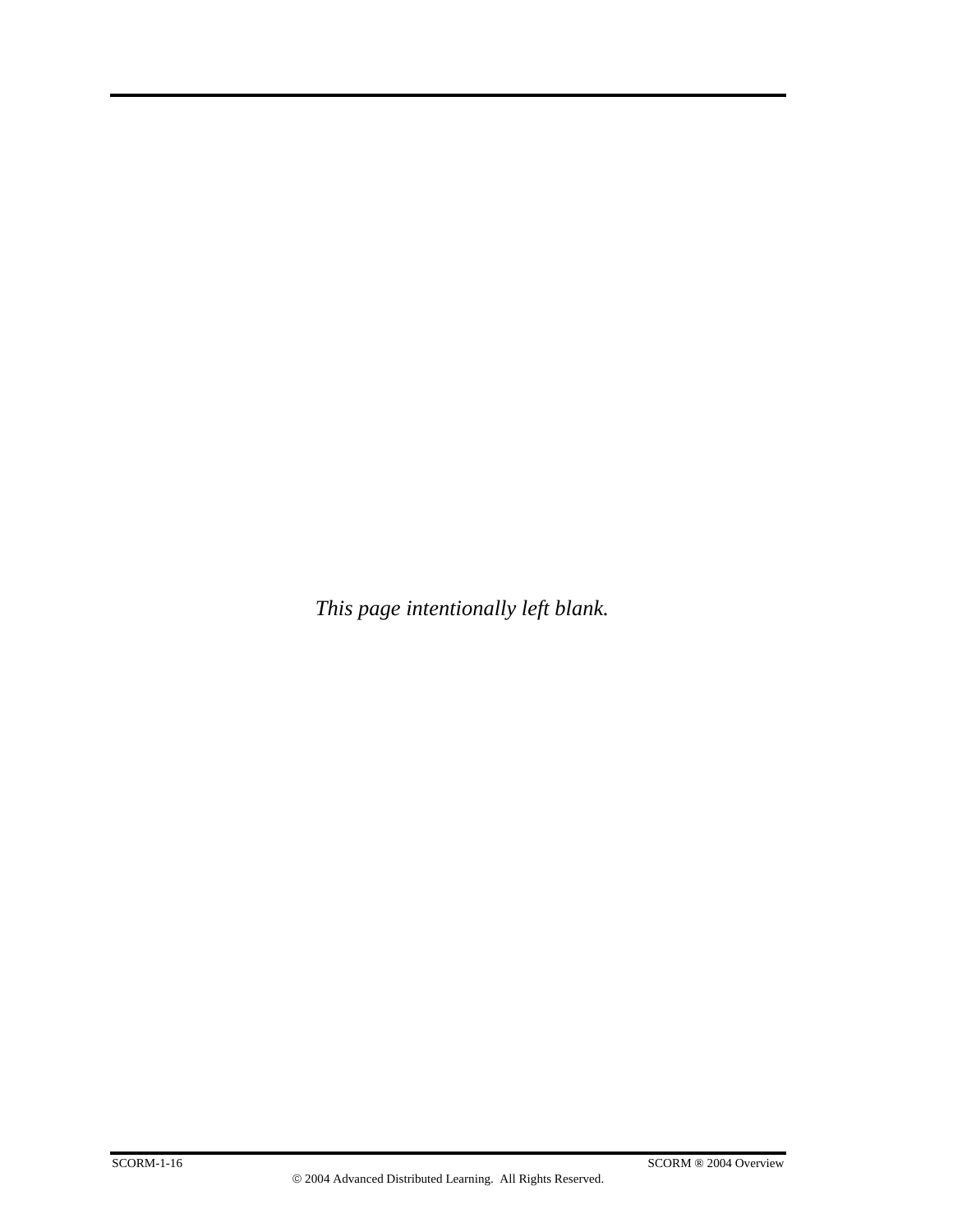# **1.4. The ADL Co-Laboratory Network**

Executive Order 13111, "Using Technology to Improve Training Opportunities for Federal Government Employees," [7] tasked the DoD to take the lead in working with other federal agencies, academia and industry to develop common specifications for technology-based learning to help meet national education and training needs and provide best practice guidance to other federal agencies. Accordingly the DoD established the Alexandria Advanced Distributed Learning (ADL) Co-Laboratory (Co-Lab) in Alexandria, Virginia in 1999 to provide a forum for collaborative exchange and technical support in developing and assessing prototypes, tools and learning content for the ADL Initiative[5]. The work of Executive Order 13111 was continued under Executive Order 13218, "21st Century Workforce Initiative" [20].

The Alexandria ADL Co-Lab houses a number of DoD activities and operates as the organizational host for federal agency sponsors and project managers. It is intended to stimulate development of knowledge management systems and technologies that enhance learning and performance across the DoD and other Federal agencies. Since the establishment of the ADL Alexandria Co-Lab, the Department of Labor (DOL) and the National Guard Bureau (NGB) have joined the Alexandria ADL Co-Lab as "contributing sponsors". These organizations are coordinating resources and projects with the ADL Initiative and moving their learning content toward SCORM conformance.

Three ADL Co-Lab nodes have been established. The Joint ADL Co-Lab in Orlando, Florida promotes collaborative development of ADL prototypes and ADL systems, principally among DoD components and the Military Services. The Academic ADL Co-Lab in Madison, Wisconsin was established in partnership with the University of Wisconsin and the Wisconsin Technical College System to promote collaborative development, demonstration and evaluation of next-generation learning technologies for distributed learning in academia. The Workforce ADL Co-Lab was established in Memphis, Tennessee by an agreement between the ADL Co-Lab and the University of Memphis FedEx Institute for Technology to promote and disseminate ADL technologies in business and industry and to identify best practices for ADL implementations in the private sector.

All four ADL Co-Labs work together to share research, subject-matter expertise, common tools and course learning content through the ADL Co-Lab Network.

In addition, ADL has established two ADL Partnership Labs in the United Kingdom and Canada. The UK ADL Partnership Lab was established in collaboration with the Learning Laboratory at the University of Wolverhampton in Telford, England. Its primary objective is to promote development and implementation of global e-learning standards. The Canadian ADL Partnership Lab in Ottawa, Ontario is a collaboration with the Department of National Defence of Canada (DND), represented by the Director of Training and Education Policy (DTEP). It will promote and share research and lessons learned on the application of SCORM and related learning technologies as well as on technical evaluation and SCORM conformance testing.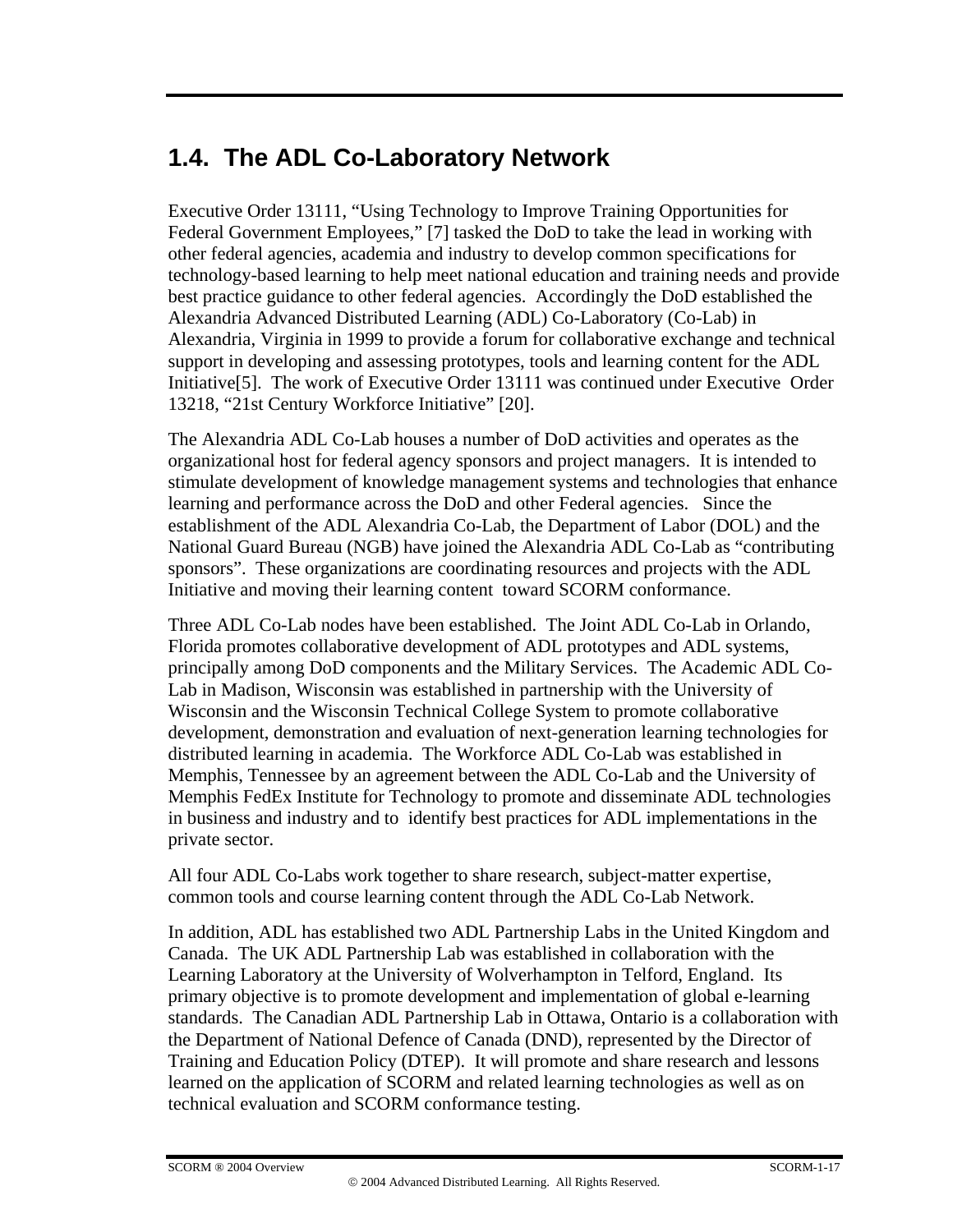The ADL Technology Center in Johnstown, Pennsylvania works with all of the ADL Co-Labs to develop and validate SCORM concepts, technologies and utilities.

Further, ADL has established a cooperative and collaborative relationship with the Center for Research on Evaluation, Standards and Student Testing at the University of California at Los Angeles, to develop and apply techniques for evaluating the cost and effectiveness of distributed learning.

Figure 1.4a portrays the ADL Co-Lab Network concept of operations.



*Figure 1.4a: ADL Co-Laboratory Concept of Operations*

The ADL Co-Lab Network will help determine how learning technologies can be designed to bring about specific, targeted instructional outcomes reliably within as wide a range of instructional settings as possible. It will develop effective methods to perform the following tasks:

- Tailor pace, content, sequence, and style of instruction to the needs of individual learners – taking advantage of their strengths and concentrating on areas where they need help.
- Integrate technology within existing instructional institutions and determine what changes are needed for these institutions to maximize return on investments in technology.
- Coordinate education and training with the performance aiding capabilities provided by ADL.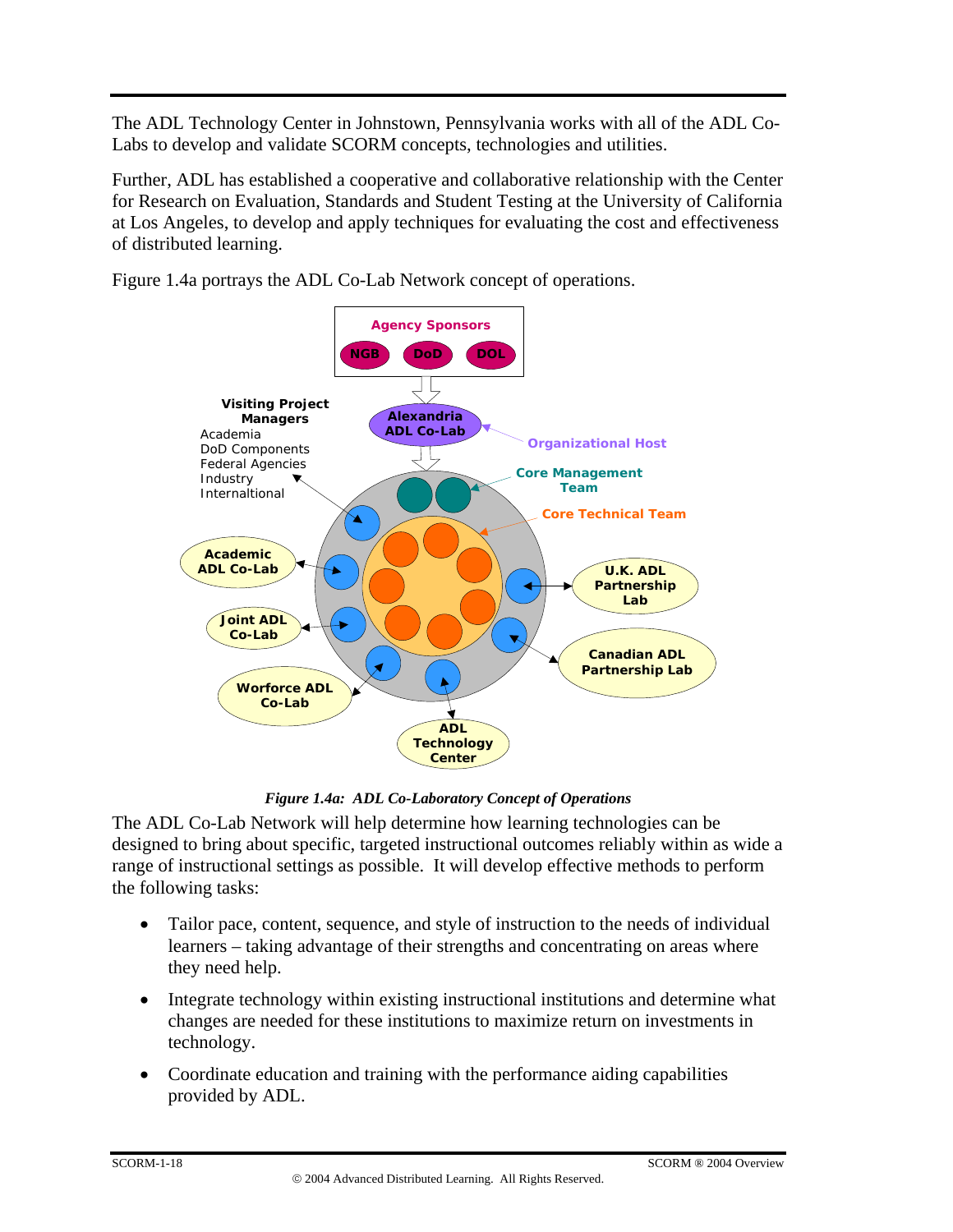- Design new instructional techniques, such as intelligent tutoring, tutorial simulations, virtual reality, and networked simulation and games that take full advantage of the capabilities technology brings to instruction.
- Assess the costs and effectiveness of instructional programs.
- Measure and verify the capabilities and performance of learners.

With specific regard to SCORM, the ADL Co-Labs are testing and evaluating ADL products to determine how well they meet user requirements for reusability, accessibility, durability, interoperability, and cost-effectiveness. These evaluations concern the following areas:

- Ability to move Web-based content from one learning environment to another
- Reuse of learning content across different platforms and learning environments
- Creation of learning content that are searchable and "discoverable" across different learning applications and media repositories
- Tools for producing and using SCORM conformant learning content

To coordinate all these activities, ADL has organized "Plugfest" events that bring together e-learning stakeholders in government, academia, and industry and afford them the opportunity to share lessons learned in becoming SCORM conformant, demonstrate the interoperability and reusability of their ADL prototypes and tools and to refine and update SCORM.

Beyond SCORM, the ADL Co-Lab Network is fostering the development, dissemination, and maintenance of guidelines to facilitate resource sharing across government, academia, and industry. These guidelines will include use of instructional development tools, design and development strategies, and evaluation techniques.

The ADL Co-Labs Network serves as a hands-on showcase and clearinghouse both for ADL demonstrations and products that meet SCORM criteria and for distributed learning technologies, prototypes and projects in general. More information is provided at ADLNet.org.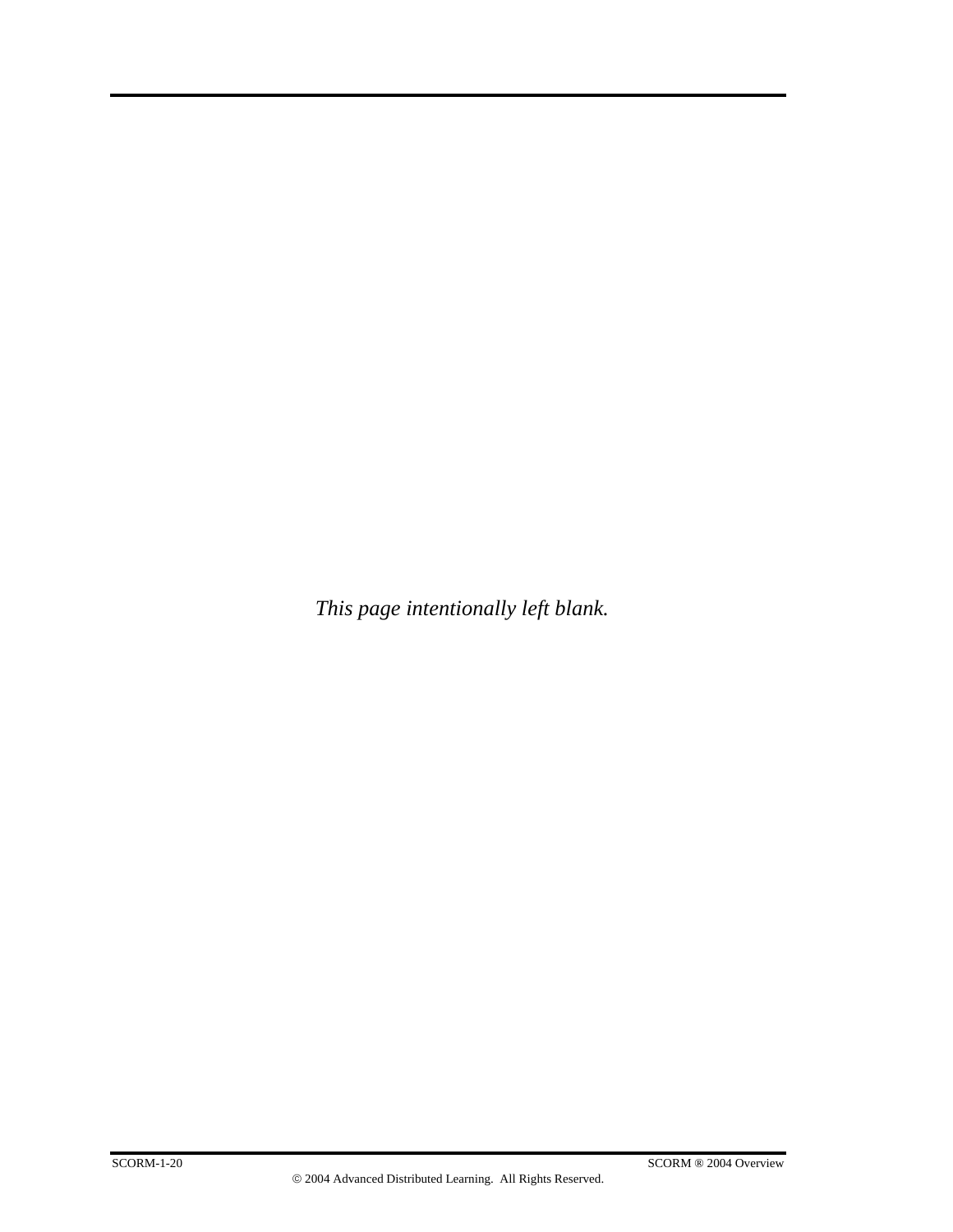# **1.5. Introduction to SCORM**

ADL architects recognized early the need for a reference model that would specify learning content and its labeling, storage, and presentation in distributed learning. The SCORM as described in the sections that follow, represents a coordinating model intended to give e-learning a collection of standard practices that can be generally accepted and widely implemented.

### **1.5.1. SCORM's Role in ADL and the E-Learning Industry**

SCORM helps define the technical foundations of a Web-based learning environment. At its simplest, it is a model that references a set of interrelated technical standards, specifications and guidelines designed to meet high-level requirements for learning content and systems. SCORM describes a "Content Aggregation Model," "Run-Time Environment " for learning objects to support adaptive instruction based on learner objectives, preferences, performance and other factors (like instructional techniques).

SCORM also attempts to knit together disparate groups and interests in the distributed learning community. It is intended to coordinate emerging technologies and capabilities with commercial/public implementations.

A number of organizations have been working on different but closely related aspects of e-learning technology. These organizations have made great strides in their separate domains, but they have not been well connected to one another. Some of their specifications are general, anticipating a wide variety of implementations by various user communities (e.g., those using the Web, CD-ROMs, interactive multimedia instruction or other means to deliver instruction) and others are rooted in earlier practices and require adaptation to newly emerging approaches.

With SCORM, ADL has worked with many organizations and the ADL community of implementers to build a common "reference model" for the foundation of Web-based learning. Years of experimentation and testing of applications based on SCORM confirm that it is now a stable model that goes a long way to achieving most of the ADL :"ilities", but the scope of SCORM is still not all-inclusive. Some aspects of e-learning remain to be addressed by SCORM. ADL developers will expand the scope of SCORM over time to reflect experience gained and lessons learned through implementation and deployment, as well as feedback from the broader e-learning community.

### **1.5.2. The "ilities" – Conceptual Starting Point for SCORM**

There are three primary criteria for a reference model such as SCORM. First, it must articulate guidelines that can be understood and implemented by developers of learning content. Second, it must be adopted, understood and used by as wide a variety of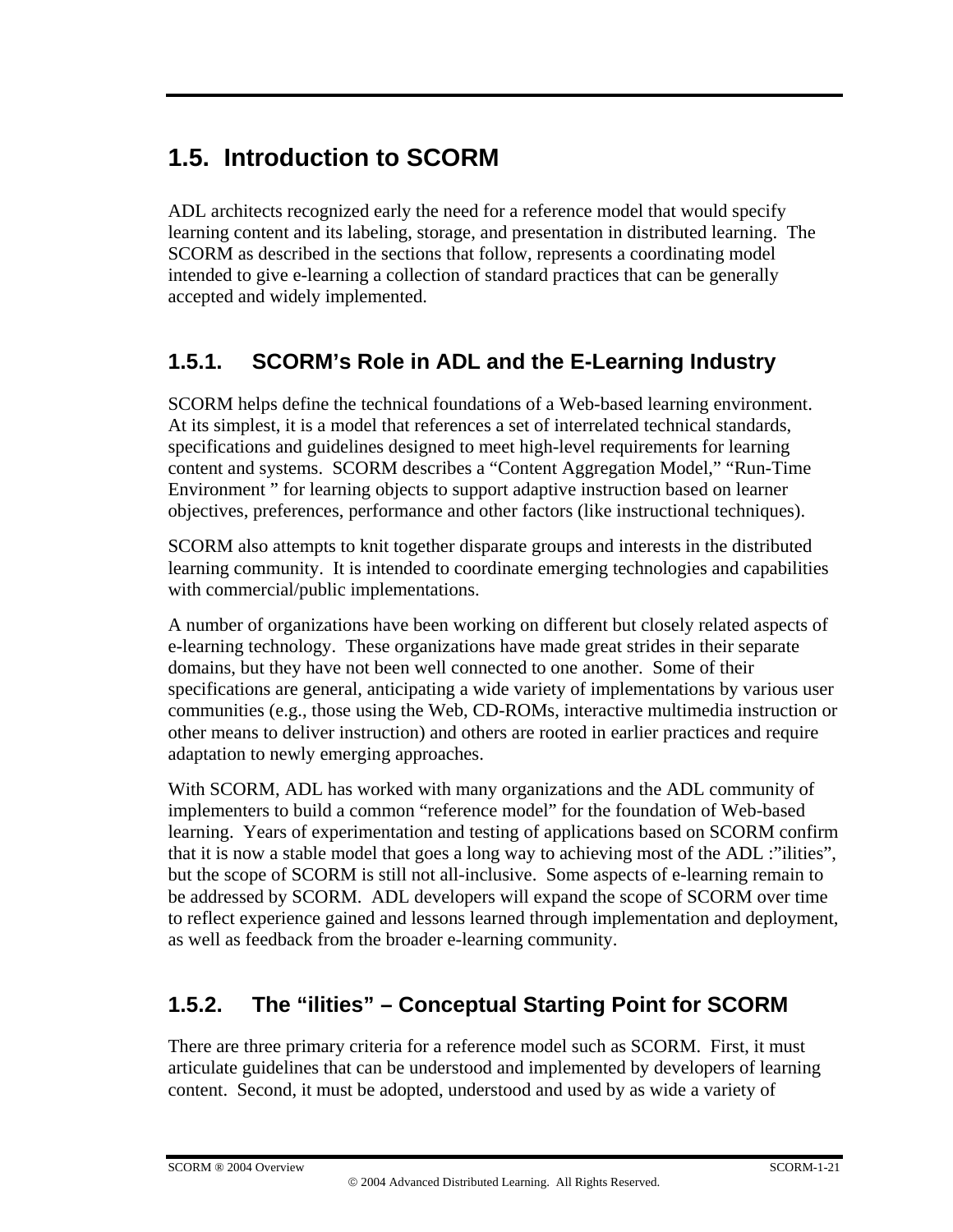stakeholders as possible, especially learning content and tool developers and their customers. Third, it must permit mapping of any stakeholder's specific model for instructional systems design and development into itself. Stakeholders must be able to see how their own model of instructional design is reflected by the reference model they hold in common.

Up-front investment is required to develop and convert learning content for technologybased presentation. These investment costs may be reduced by an estimated 50-80 percent through the use of learning content that is accessible, interoperable, durable and reusable.

Procedures for developing such learning content are state-of-the-art in e-learning, but they must be articulated, accepted and widely used as guidelines by developers and their customers. These goals can be achieved through collaborative development. Collaboration will increase the number, quality and per unit value of learning content made available. Such collaboration requires agreement upon a common reference model.

To help stimulate industry agreement and to realize such a model, SCORM adapts the object properties listed above into high-level requirements for all SCORM-based elearning environments. These requirements are known as ADL's "ilities," and they form the foundation on which all changes and additions to SCORM are based. These "ilities" are as follows:

**Accessibility:** the ability to locate and access instructional components from one remote location and deliver them to many other locations.

**Adaptability:** the ability to tailor instruction to individual and organizational needs.

**Affordability:** the ability to increase efficiency and productivity by reducing the time and costs involved in delivering instruction.

**Durability:** the ability to withstand technology evolution and changes without costly redesign, reconfiguration or recoding.

**Interoperability:** the ability to take instructional components developed in one location with one set of tools or platform and use them in another location with a different set of tools or platform.

**Reusability:** the flexibility to incorporate instructional components in multiple applications and contexts.

In addition to these "ilities," another foundational concept for SCORM is "the Web-based assumption", which asserts that the Web provides the best opportunity to maximize access to and reuse of learning content. ADL made this assumption for several reasons:

- Web-based technologies and infrastructure are rapidly expanding and provide a mainstream basis for learning technologies.
- Web-based learning technology standards do not yet exist in widespread form.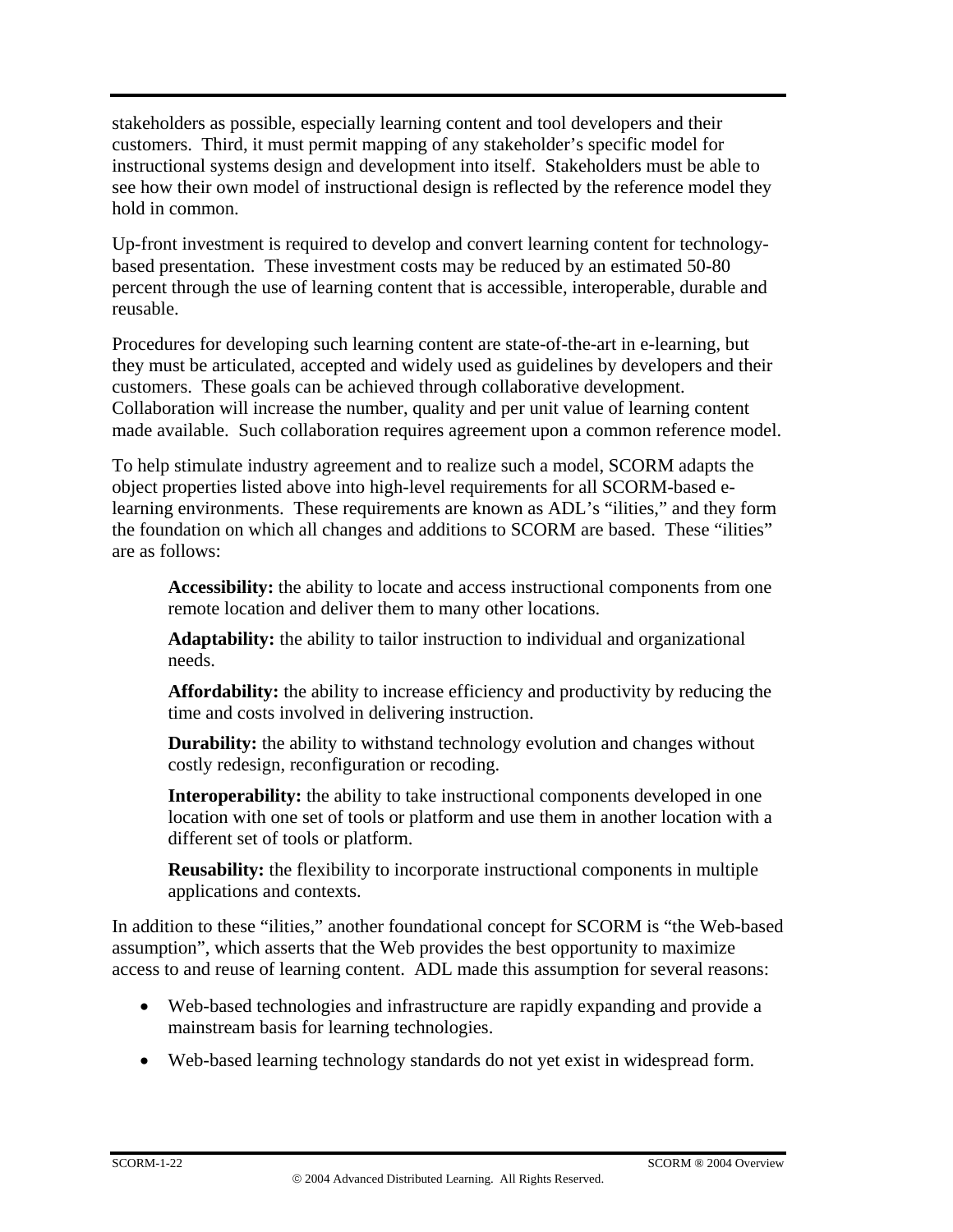• Web-based content can be delivered using nearly any medium (e.g., CD-ROM, stand-alone systems and/or as networked environments).

The Web-based assumption embraces industry's transition to common content and delivery formats. Computer operating system environments now natively support Web content formats. The trend is toward the use of common formats that can be used locally, on local intranets or over the Web. SCORM extends this trend to learning technologies.

Combining the "ilities" with the Web-based assumption, SCORM's operational principles offer the following abilities:

- The ability of a Web-based LMS to launch content that is authored using tools from different vendors and to exchange data with that content.
- The ability of Web-based LMS products from different vendors to launch the same content and exchange data with that content during execution.
- The ability of multiple Web-based LMS products/environments to access a common repository of executable content and to launch such content.

A key function of an LMS in the ADL context, then, is to manage the run-time experience the learner has with the learning content.

### **1.5.3. Describing Learning Management Systems (LMSs)**

The term "LMS" is a catchall term used throughout this document and SCORM. It refers to a suite of functionalities designed to deliver, track, report on and manage learning content, learner progress and learner interactions. The term "LMS" can apply to very simple course management systems, or highly complex enterprise-wide distributed environments. A highly generalized model showing potential components or services of an LMS is shown in Figure 1.5.3a. Many participants in the development of learning technology standards now use the term LMS instead of CMI so as to include new functionalities and capabilities not historically associated with CMI systems. These include, among other services, back-end connections to other information systems, sophisticated tracking and reporting of student activity and performance, centralized registration, online collaboration and adaptive content delivery – all services aimed at track and manage learner progress.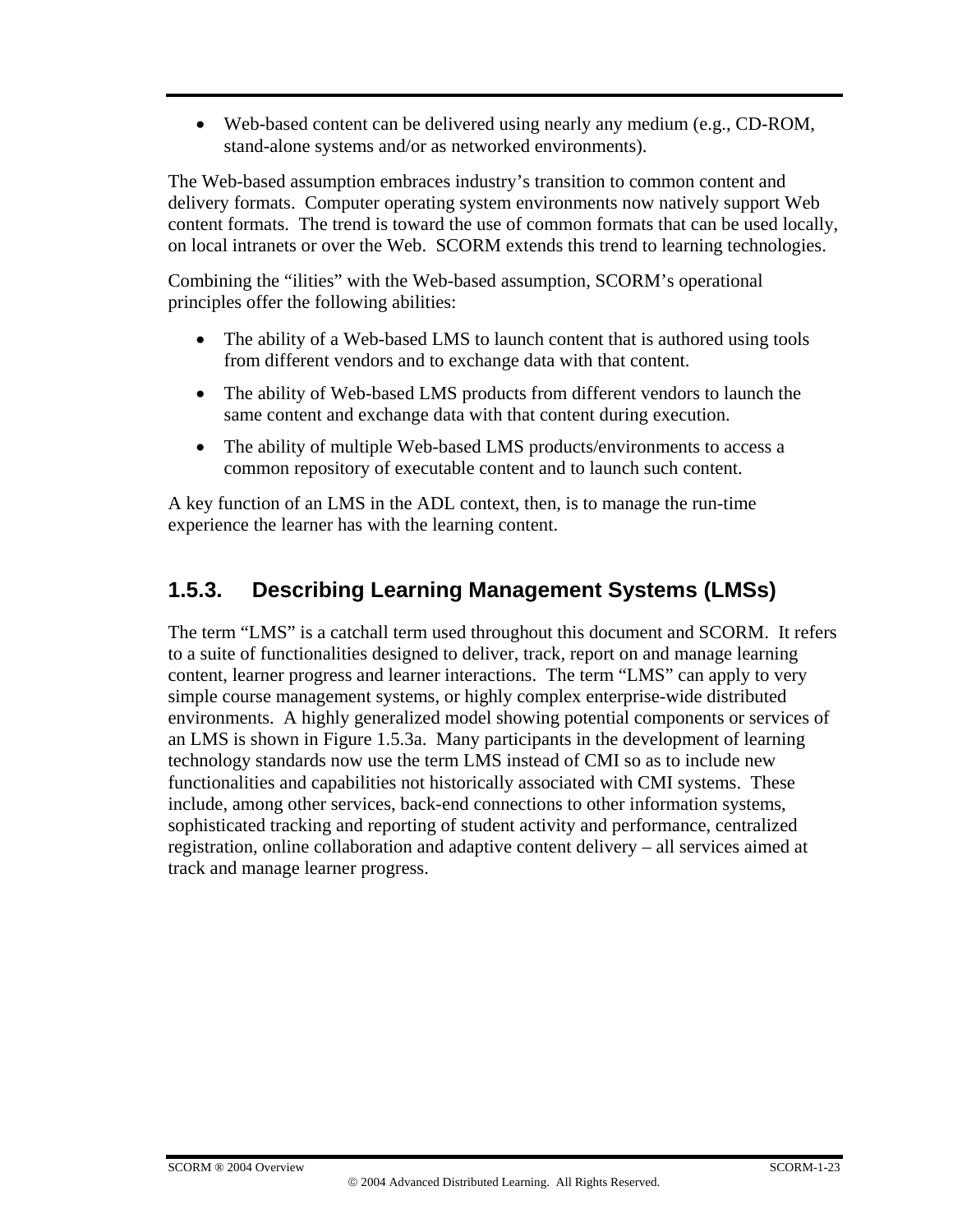

*Figure 1.5.3a: Highly generalized model of an LMS* 

The term "LMS" is now being used as a superset description of many content and enterprise management capabilities. Within SCORM context, LMS implementations are expected to vary widely. SCORM focuses on interface points between content and LMS environments and is silent about the specific features and capabilities provided within a particular LMS.

In SCORM, the term LMS implies a server-based environment in which the intelligence for managing and delivering learning content to students resides. In other words, in SCORM, the LMS determines what to deliver and when, and tracks progress and performance as the learner moves through the learning content.

SCORM supports the notion of learning content composed from relatively small, reusable content objects aggregated together to form units of instruction such as courses, modules, chapters, assignments, etc. By themselves, content objects have no specific context. When combined with other instructional content objects, the aggregation provides the context and supports a defined learning experience. Content objects can thus be designed for reuse in multiple contexts.

This approach means that content objects do not determine by themselves how to sequence/navigate through an aggregation representing a unit of instruction. Doing so would require content objects to contain information about other content objects within a content organization, which would inhibit their reusability by limiting their use to one specific context. Instead, sequencing and navigation is controlled by rules defined within the aggregation and interpreted by the LMS. The LMS merely processes the externally defined rules and itself has no knowledge *per se* about how the content is organized except through the interpretation of rules defined in contents organizational structure. This allows the instructional content designer/developer to specify sequencing rules and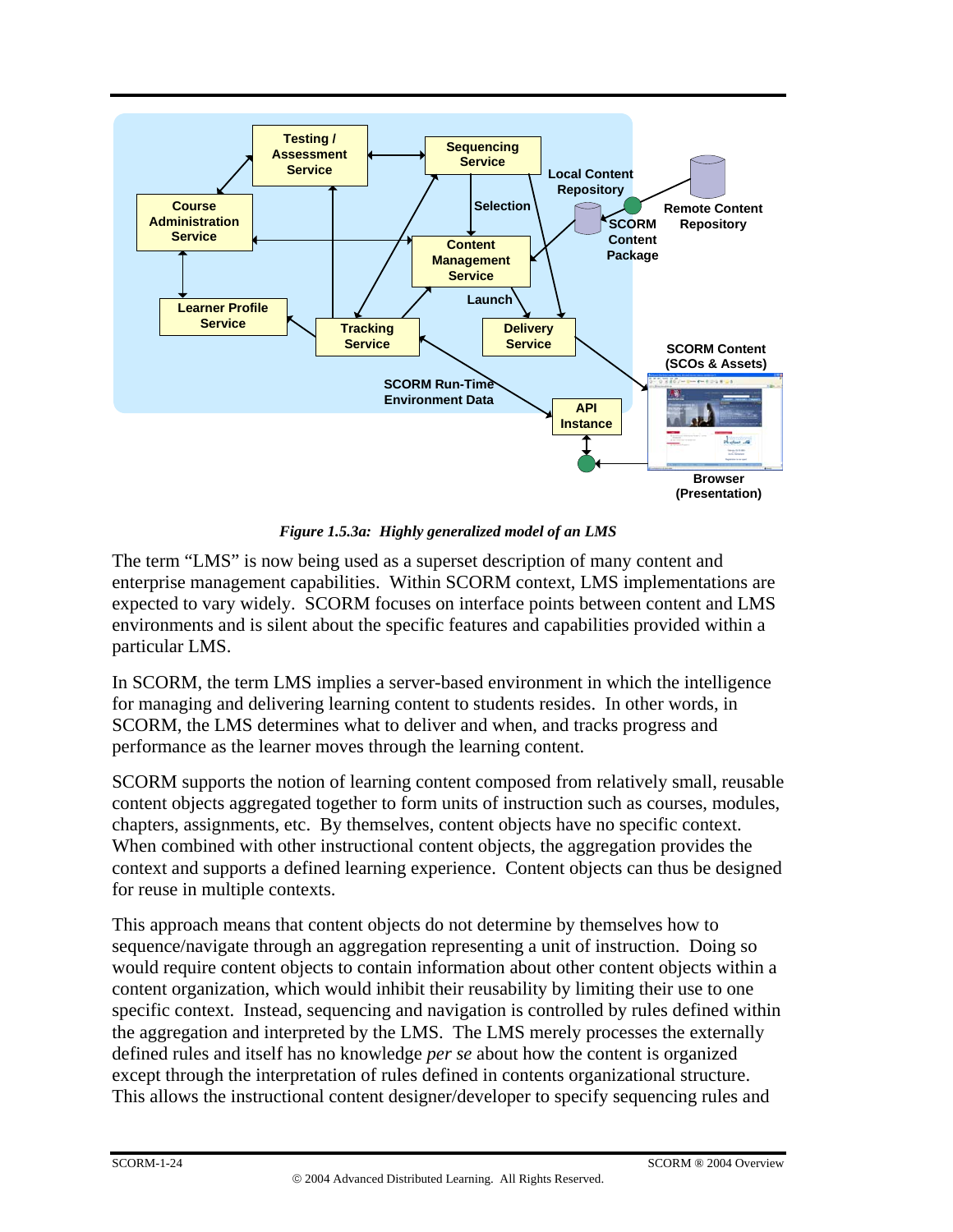navigation behavior while maintaining the possibility of reusing learning resources within multiple and different aggregation contexts. Thus by keeping the rules and navigation separate from and outside of content objects, the content may be reused in new and different ways to support many different instructional strategies.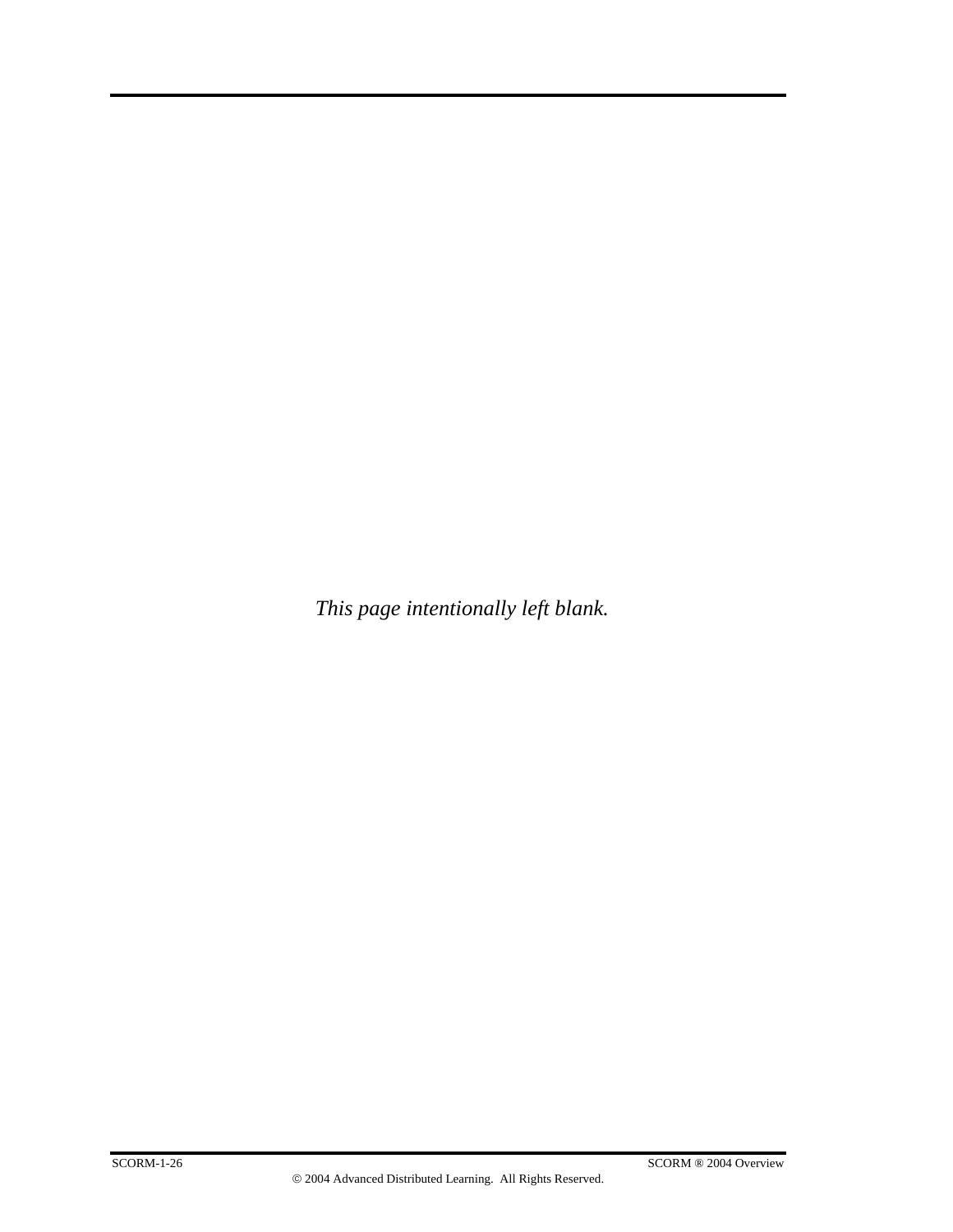# **1.6. The Organization of SCORM**

SCORM is a collection of specifications and standards that have been bundled into a collection of "technical books." Each can be viewed as separate books gathered together into a growing library. Nearly all of the specifications and guidelines are taken from other organizations. These technical books are presently grouped under three main topics: the "Content Aggregation Model (CAM)", the "Run-time Environment (RTE)" and "Sequencing and Navigation (SN),".ADL anticipates including additional specifications in SCORM's future.

SCORM integrates technology developments from groups such as IMS [3], AICC [1] , ARIADNE [12], and the IEEE LTSC  $[2]$  – within a single reference model to specify consistent implementations that can be used across the e-learning community.



#### *Figure 1.6a: SCORM Bookshelf*

While the various SCORM books, focusing as they do on specific aspects of SCORM, are intended to stand alone, there are areas of overlap or mutual coverage. For instance, while the RTE book focuses primarily on communication between content and LMSs, it frequently refers to the types of content objects conducting that communication: Sharable Content Objects (SCOs). Their definition and a more detailed treatment of SCOs are found in the CAM book. Similarly, while the SN book covers the details of SCORM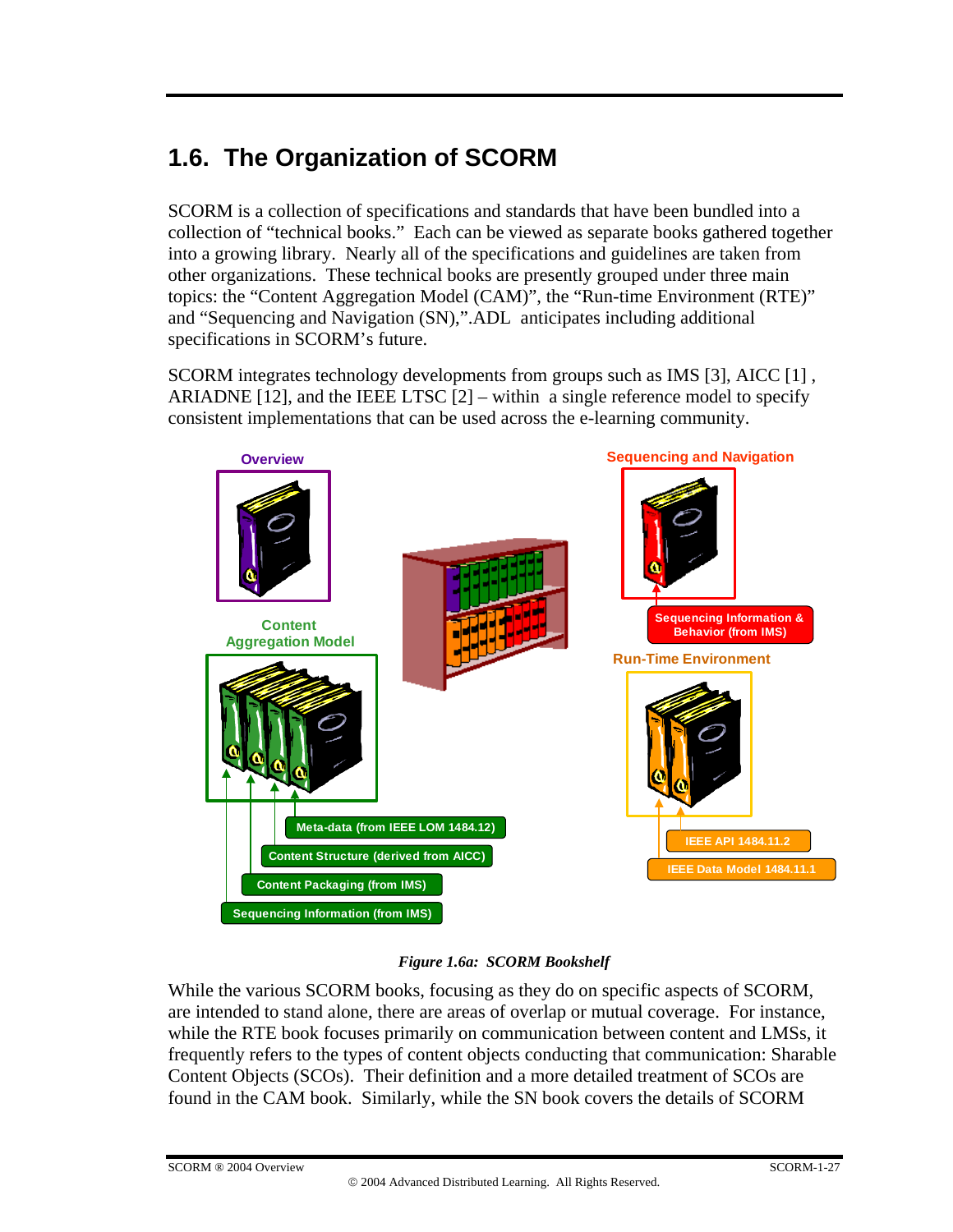sequencing and navigation processes, to include specific coverage of how an LMS evaluates navigation requests and related activities, the RTE book deals with content delivery, and as such, gives high-level information on how an LMS determines which piece of content to deliver at any given time.

#### **1.6.1. Individual Book Coverage Details**

| <b>SCORM Book</b>                         | <b>Concepts Covered</b>                                                                                                                                                   | <b>Key SCORM</b><br><b>Technologies</b><br>Covered                                                                                                                    | <b>Areas of Overlap</b>                                                                                                                              |
|-------------------------------------------|---------------------------------------------------------------------------------------------------------------------------------------------------------------------------|-----------------------------------------------------------------------------------------------------------------------------------------------------------------------|------------------------------------------------------------------------------------------------------------------------------------------------------|
| Overview                                  | High-level conceptual<br>information                                                                                                                                      | Introduction to<br>numerous high-level<br>elements of SCORM<br>terminology.                                                                                           | Covers areas of the<br>CAM, RTE, and SN<br>books at a high-level.                                                                                    |
| <b>Content Aggregation</b><br>Model (CAM) | Assembling, labeling<br>and packaging of<br>learning content.                                                                                                             | SCO, Asset, Content<br>Aggregation,<br>Package, Package<br>Interchange File (PIF),<br>Meta-data, Manifest,<br>Sequencing<br>Information,<br>Navigation<br>Information | SCOs and manifests.<br>SCO <sub>s</sub> communicate<br>with an LMS via the<br>RTE. Manifests<br>contain Sequencing<br>and Navigation<br>information. |
| Run-Time<br>Environment (RTE)             | <b>LMS's Management</b><br>of the Run-Time<br>Environment which<br>includes launch,<br>content to LMS<br>communication,<br>tracking, data transfer<br>and error handling. | API, API Instance,<br>Launch, Session<br>Methods, Data<br>Transfer Methods,<br>Support Methods,<br>Temporal Model, Run-<br>Time Data Model                            | SCO <sub>s</sub> are described<br>in the CAM book, are<br>content objects which<br>use the RTE.                                                      |
| Sequencing and<br>Navigation (SN)         | Sequencing content<br>and navigation.                                                                                                                                     | <b>Activity Tree, Learning</b><br>Activities, Sequencing<br>Information,<br>Navigation<br>Information,<br>Navigation Data<br>Model                                    | Sequencing and<br>Navigation affects<br>how content is<br>assembled in a<br>manifest.                                                                |

*Table 1.6.1a* summarizes each of the above books in table format.

*Table 1.6.1a: SCORM Book Coverage*

#### **1.6.1.1. The SCORM 2004 Overview Book**

The SCORM 2004 Overview book covers the history and objectives of the ADL Initiative and SCORM, including the specifications and standards from which SCORM borrows. It also describes how the various SCORM books are related to one another.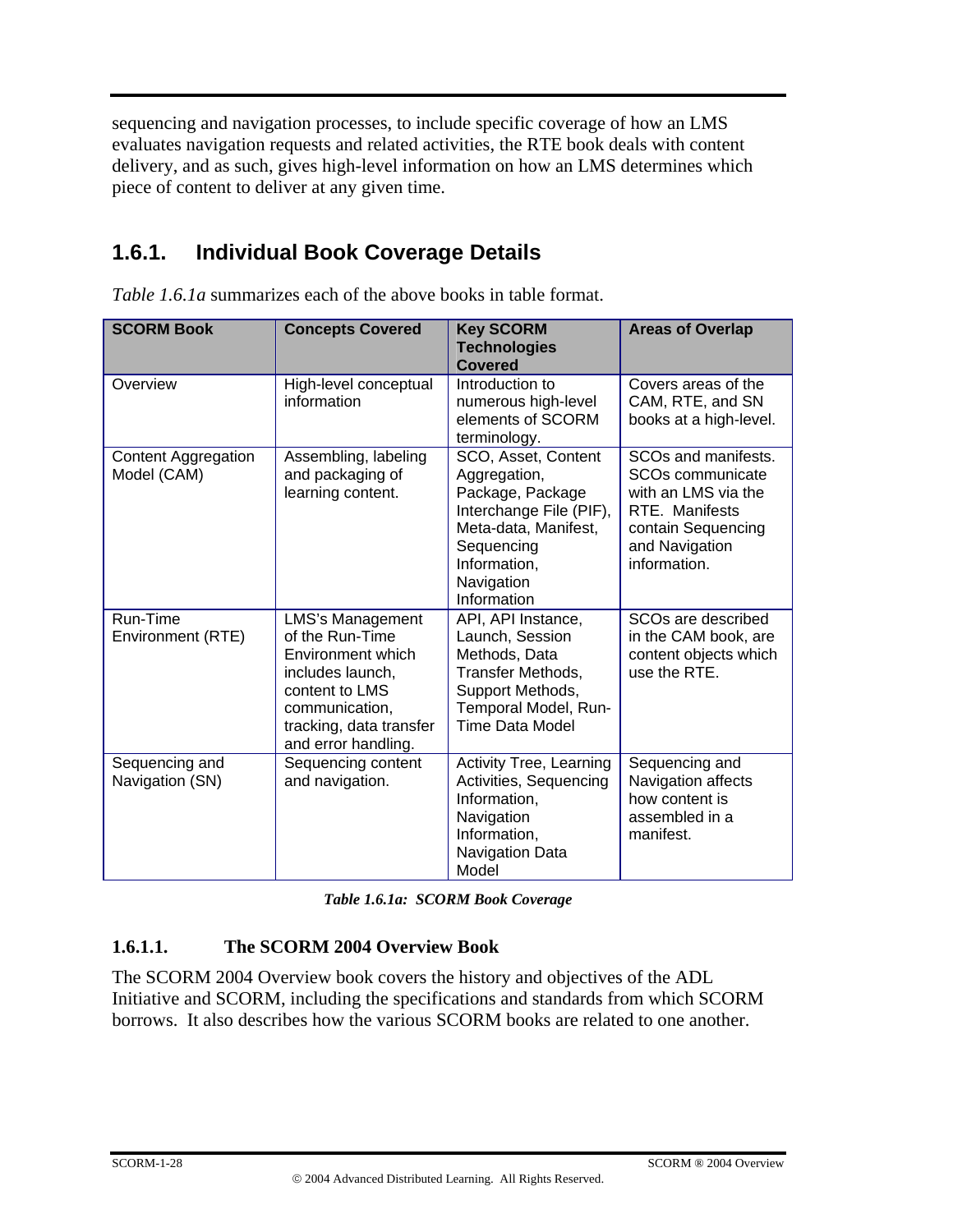#### **1.6.1.2. The SCORM Content Aggregation Model (CAM) Book**

The SCORM Content Aggregation Model (CAM) book describes components used in a learning experience, how to package those components for exchange from system to system, how to describe those components to enable search and discovery, and how to define the sequencing rules for the components. The CAM promotes consistent storage, labeling, packaging, exchange and discovery of content.

The SCORM CAM book also defines responsibilities and requirements for building content aggregations (e.g., course, lessons, modules, etc). The book contains information on creating content packages, applying meta-data to the components in the content package and applying sequencing and navigation details in the context of a content package. Several dependencies span from the SCORM CAM book to the SCORM RTE book.

SCORM meta-data describes the different components of the SCORM Content Model (Content Aggregations, Activities, SCOs and Assets). Meta-data, a form of labeling, enhances search and discovery of these components. At this time, there are no defined relationships between SCORM meta-data and SCORM RTE Model and SCORM metadata has no impact on run-time behaviors or events. For these reasons, meta-data is not discussed in detail in the SCORM RTE book. It is anticipated, as SCORM evolves, that this relationship may change.

A Content Package, in a general sense, bundles content objects with a content organization that is described in a manifest. A SCORM Content Package may represent a course, lesson, module, or may simply be a collection of related content objects. The manifest, an essential part of all SCORM Content Packages, is defined as an Extensible Markup Language (XML)-based file named "imsmanifest.xml". This file, similar in many ways to a "packing slip", describes the contents of the package and may include an optional description of the content structure.



*Figure 1.6.1.2a: Conceptual Content Package*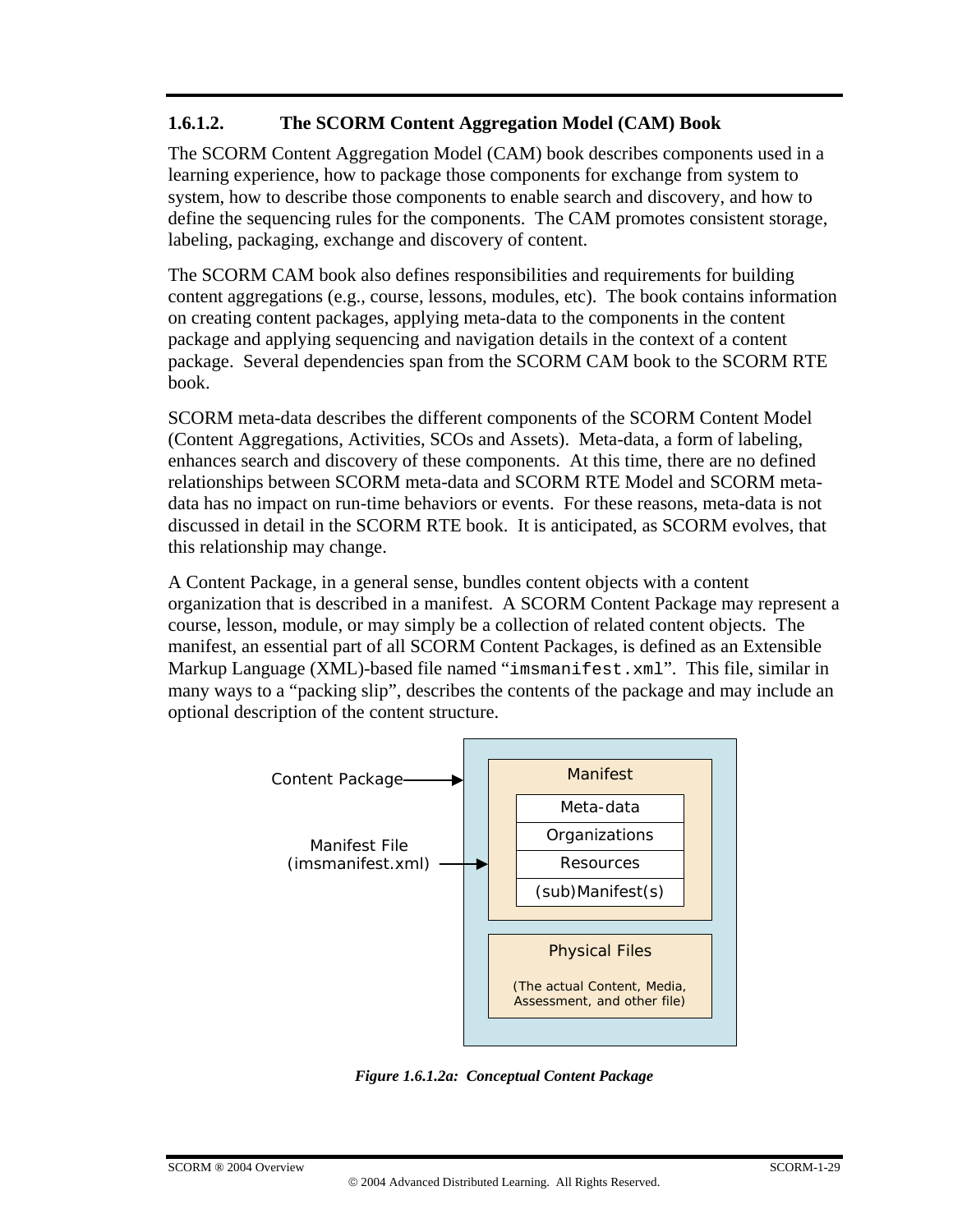SCORM Content Packages may include additional information that describes how an LMS is intended to process the Content Package and its contents. Some of these elements are utilized by SCORM RTE model.

- Content object launch locations and launch parameters are described as elements in SCORM Content Packages. The SCORM RTE book details these elements and their effects on launching content objects;
- Several elements in a SCORM Content Packages affect initialization and management of a content object's run-time data model. The SCORM RTE book details these elements and the required LMS behaviors.
- Other elements in SCORM Content Packages describe initial values for specific elements of a content object's run-time data model. The SCORM RTE book details these elements and their initialization behavior:
- When a SCORM Content Package includes a description of content structure, sequencing and navigation information elements may be added to define an intended approach to sequencing the package's content objects.

For a better understanding of how all of the elements described above are specified in a SCORM Content Package, refer to the SCORM CAM book.

#### **1.6.1.3. The SCORM Run-Time Environment (RTE) Book**

The SCORM RTE book describes the Learning Management System (LMS) requirements for managing the run-time environment (i.e., content launch process, communication between content and LMSs and standardized data model elements used for passing information about the learner)**.** The RTE covers the requirements of SCOs and their use of the API and the SCORM Run-Time Environment Data Model.

The purpose of the SCORM RTE is to provide a means for interoperability between SCOs and LMSs. SCORM provides a means for learning content to be interoperable across multiple LMSs regardless of the tools used to create the content. For this to be possible, there must be a common way to launch content, a common way for content to communicate with an LMS, and predefined data elements that are exchanged between an LMS and content during its execution. The three components of the SCORM RTE are defined as Launch, Application Program Interface (API), and Data Model. The technical details of these elements are described in SCORM RTE book, but a brief overview of each of these elements of the RTE follows.

Launch defines the relationship between LMSs and SCORM content so that all SCORMconformant content relies on a SCORM-conformant LMS to be delivered and displayed to the learner. With SCORM 2004, LMSs have expanded responsibilities to determine which SCORM content is to be delivered next. These responsibilities, described in the SCORM SN book, are also touched on in the SCORM RTE book.

The SCORM API, as described in the SCORM RTE book, provides a set of predefined functionalities that are agreed upon by both LMS vendors and content authoring tool vendors to enable communication between an LMS and the SCOs it launches. These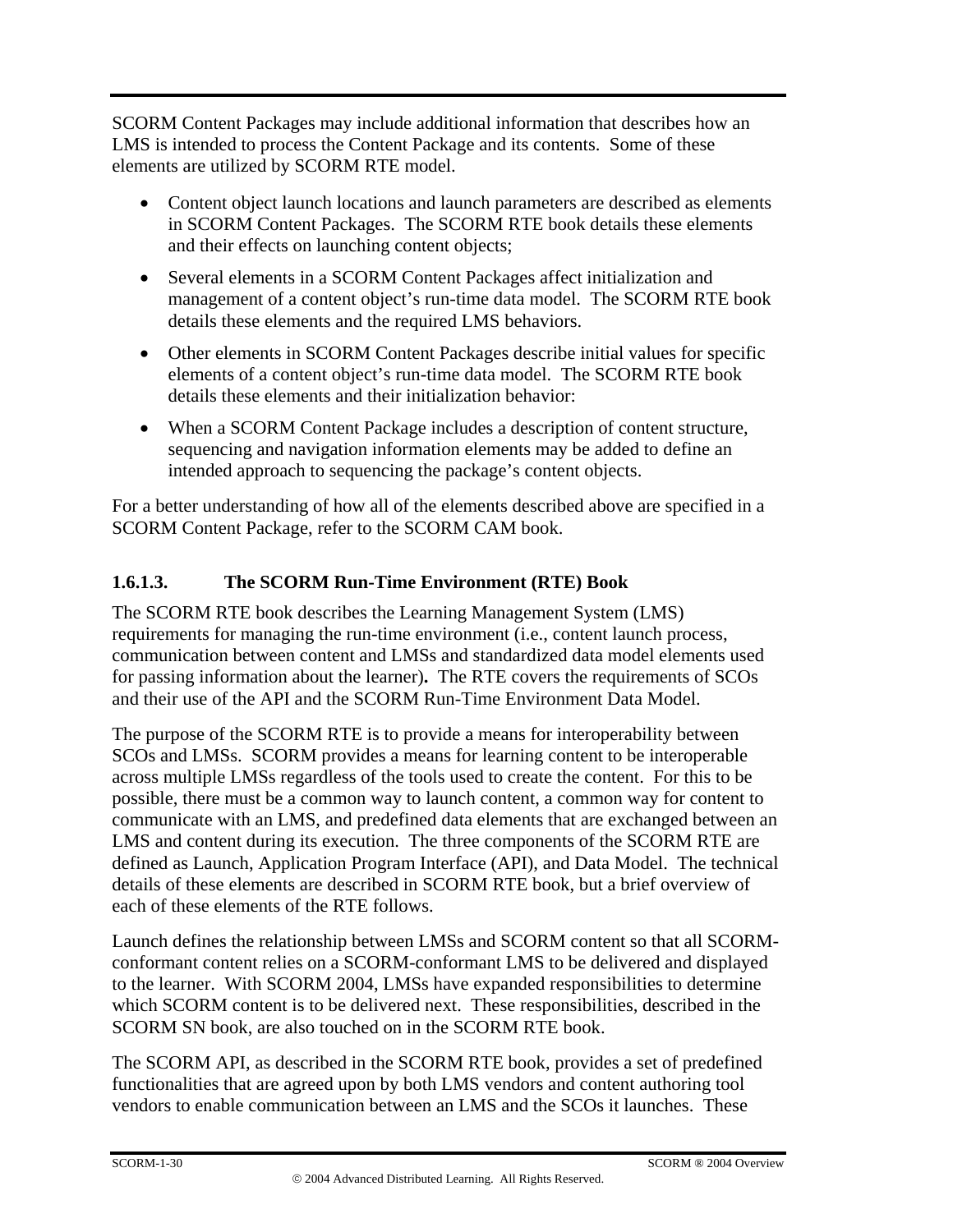functionalities complete the launch process by establishing a "handshake" between the SCO and the LMS that launched it, and breaking that handshake when the SCO is no longer needed. In addition, they allow SCORM content to "set" and "get" data on the LMS, such as assessment results, and to check for and address any errors that occur during these processes.

The SCORM Run-Time Environment Data Model provides the vocabulary that can be used to pass information, or to "get" and "set" data from and to an LMS when calling SCORM API functions. For instance, when passing a test score from a learner, a SCO would use the SCORM Data Model element known as "cmi.score.scaled" to inform the LMS how the learner performed. This and all other SCORM Data Model elements are described in detail in the SCORM RTE book.

Various concepts described in the SCORM CAM have impacts on the SCORM RTE. Data defined in a content package manifest impact some initial values for some of the SCORM Run-Time Environment Data Model elements. Data from the manifest is used in the process of delivering and launching content to the learner and impacts the run-time environment. These and other relationships are described throughout the SCORM CAM book.

#### **1.6.1.4. The SCORM Sequencing and Navigation (SN) Book**

The SCORM SN book describes how SCORM-conformant content may be sequenced through a set of learner-initiated or system-initiated navigation events. The branching and flow of that content may be described by a predefined set of activities, typically defined at design time. The SCORM SN book also describes how a SCORM-conformant LMS interprets the sequencing rules expressed by a content developer along with the set of learner-initiated or system-initiated navigation events and their effects on the run-time environment.

The SCORM SN defines a method for representing the intended behavior of an authored learning experience such that any conformant LMS will sequence discrete learning activities in a consistent way.

The SCORM SN Model the required behaviors and functionality that SCORM conforming LMSs must implement to process sequencing information at run-time. More specifically, it describes the branching and flow of learning activities in terms of an Activity Tree, based on the results of a learner's interactions with content objects and an authored sequencing strategy. An Activity Tree is a conceptual structure of learning activities managed by the LMS for each learner as shown Figure 1.6.1.4a. In SCORM, a learning activity may references content objects that are delivered to the learner.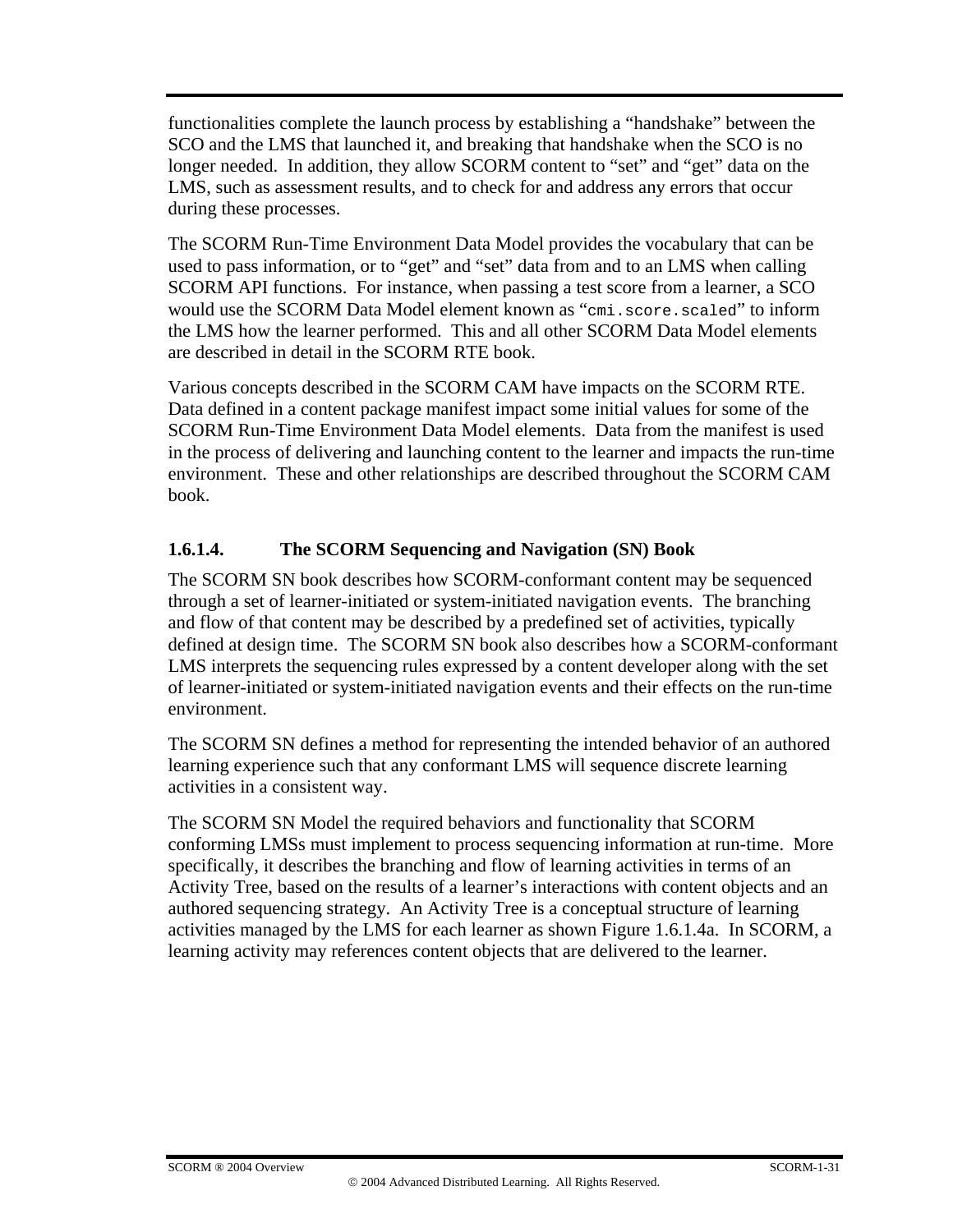

*Figure 1.6.1.4a: Conceptual Activity Tree and Clusters* 

The SCORM SN book describes how learner-initiated and system-initiated navigation events can be triggered and processed, resulting in the identification of learning activities for delivery. Each learning activity identified for delivery will have an associated content object. The SCORM RTE book describes how identified content objects are launched. The sequence of launched content objects for a given learner and content structure provides a learning experience (learner interaction with content objects). The SCORM RTE model also describes how the LMS manages the resulting learning experience and how that learning experience may affect the Activity Tree.

Various concepts described in the SCORM CAM book have relationships to the SCORM SN book. The CAM describes how to build sequencing rules and represent those rules in XML. The CAM then describes how to build onto the existing manifest to apply these sequencing rules. See the SCORM SN book for more details on the relationship between the XML binding of the sequencing rules and the processes and behaviors of those rules.

### **1.6.2. Future Scope of SCORM**

Discussions are underway within many standards organizations regarding "next generation" Web-based learning architectures. These discussions are expected to result in implementable specifications.

Listed below are examples of new capabilities that are candidates for topics to be included as SCORM evolves:

- Designing new run-time and content data model architectures
- Incorporating simulation aspects
- Incorporating electronic performance support objects
- Implementing SCORM-based intelligent tutoring capabilities
- Designing a new content model
- Incorporating gaming technologies

The exact scope and timetable for future versions of SCORM are not yet defined. These topics will be discussed and debated over the next year or more. Visit ADLNet.org for information about ongoing developments.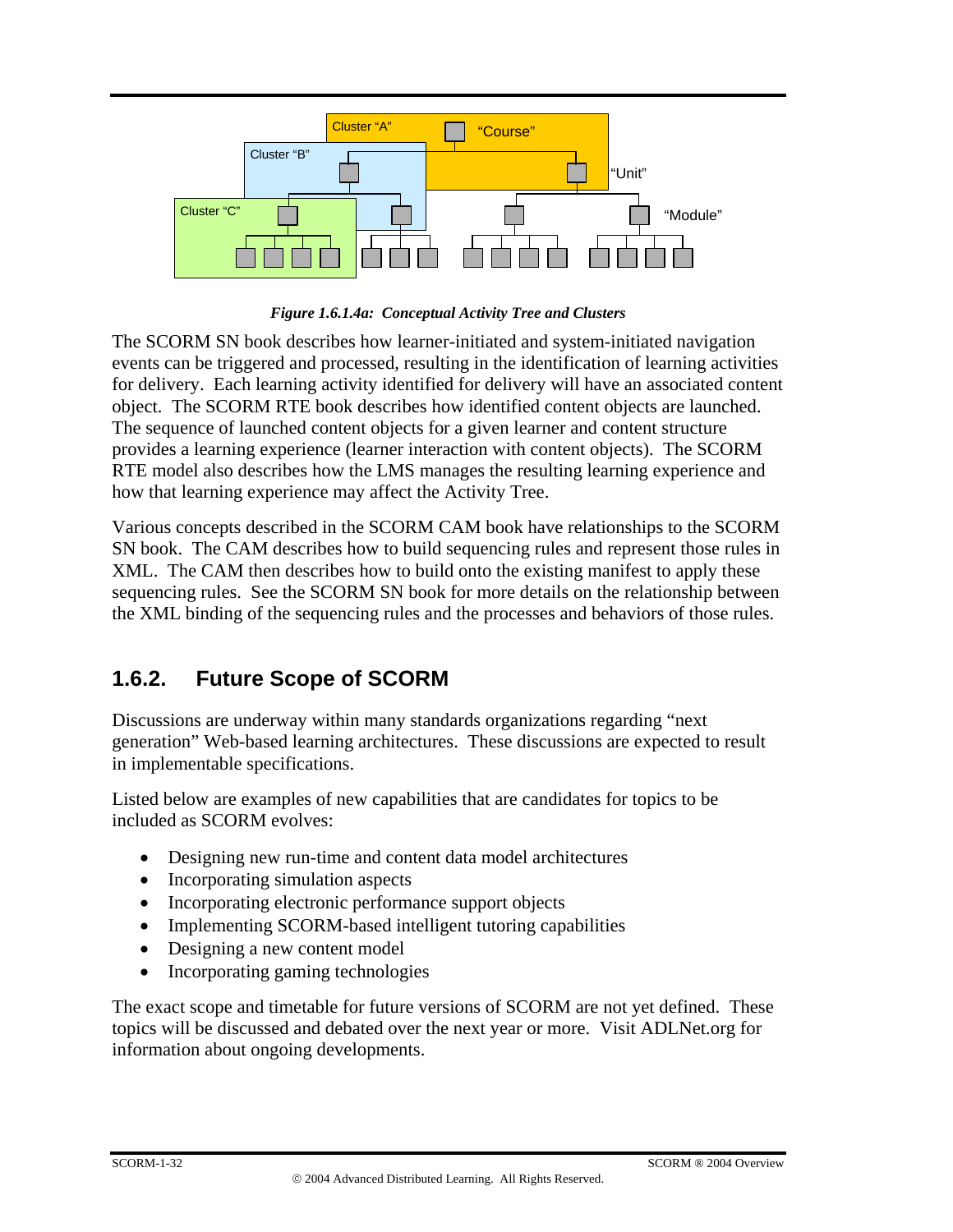## **1.7. SCORM Conformance Testing and ADL Certification**

ADL has developed the SCORM Conformance Test Suite, which contains the conformance testing software, procedures and supporting documents for organizations to perform self-testing on LMSs, SCOs, Meta-data XML documents and Content Packages. The SCORM Conformance Test Suite is available for download free of charge from ADLNet.org [5].

The ADL Certification program is a third-party testing of LMSs and content by a DoDdesignated ADL Certification Testing Center. The ADL Certification Testing Centers use the latest SCORM Conformance Test Suite software as the primary basis of certification. Additionally, the ADL Certification Testing Centers may also impose added requirements for certification.

The Alexandria ADL Co-Laboratory signed a Memorandum of Understanding (MOU) in November 2002 with the Wisconsin Testing Organization in Madison, Wisconsin and the Naval Undersea Warfare Center (NUWC) Division Keyport in Keyport, Washington to designate these organizations as ADL Certification Testing Centers.

ADL Certification is independent testing that provides consumers of distributed learning products and content with the assurance that certified products have successfully implemented the SCORM. Certification is not an endorsement from the ADL Initiative or a guarantee that the product and/or content has been tested for defects in functionality and/or the product's content is instructionally sound.

Visit ADLNet.org for more details on SCORM Conformance Testing and ADL **Certification**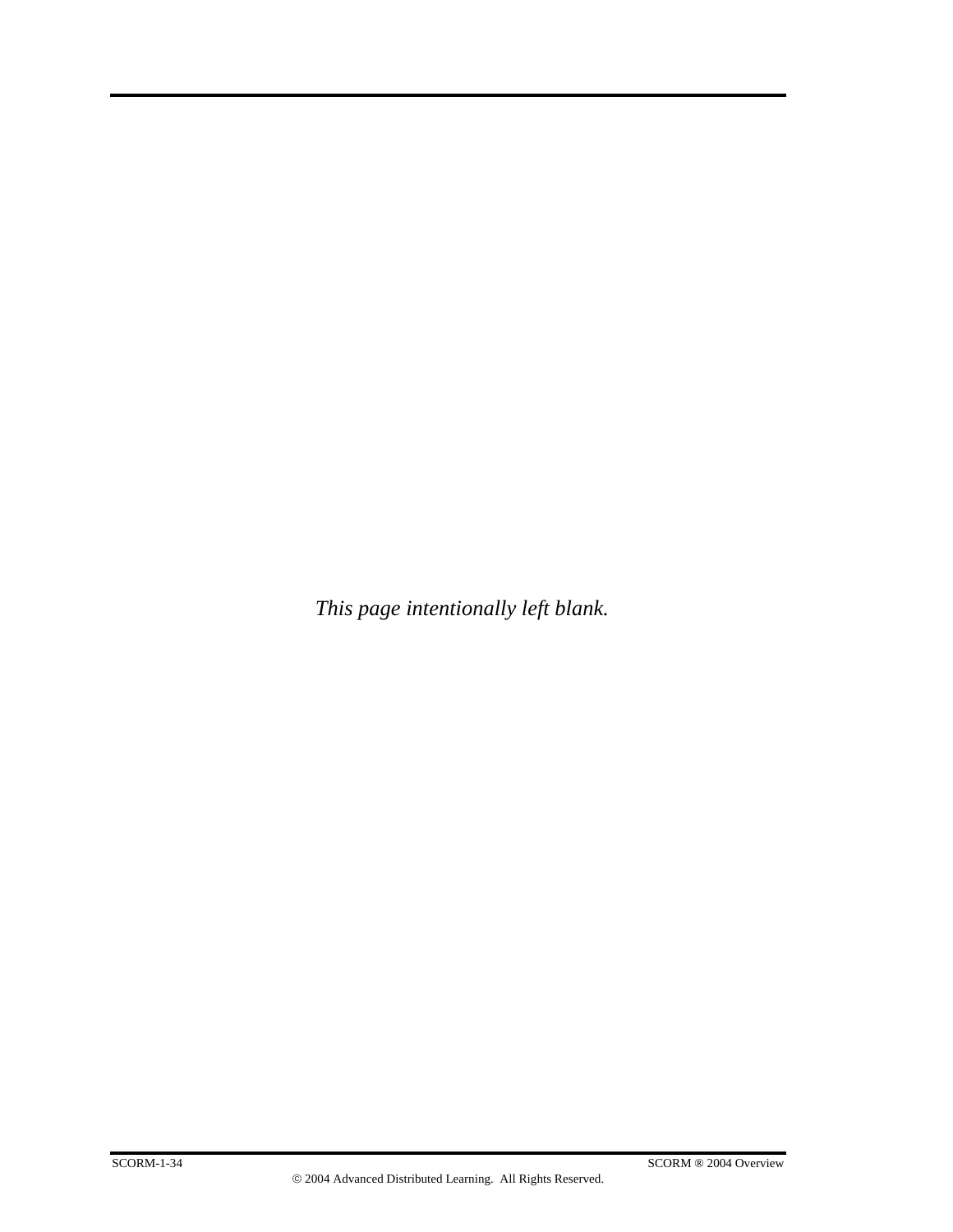# **1.8. Commonly Used Terms in SCORM**

Below is a list of commonly used terms throughout the SCORM books and their definitions.

**ADL Co-Laboratory (ADL Co-Lab) Network** – A network of facilities and resources to foster the collaborative research, development and assessment of the common tools, standards, content and guidelines for the ADL Initiative.

**SCORM Run-Time Environment (RTE) Application Program Interface (API)** - The communication mechanism for informing the LMS of the state of a content object (e.g., initialized, finished or in an error condition), and is used for getting and setting data (e.g., score, time limits, etc.) between the LMS and the Sharable Content Object (SCO).

**Assets** - Learning content in its most basic form is composed of Assets that are electronic representations of media, text, images, sound, web pages, assessment objects or other pieces of data that can be delivered to a Web client.

**Content Organization** – A map that represents the intended use of the content through structured units of instruction.

**Content Model** - Nomenclature defining the content components of a learning experience.

**Content Packaging** - Provides a standardized way to exchange digital learning resources between different systems or tools. Content Packaging also can define the structure (or content organization) and the intended behavior of a collection of learning resources.

**SCORM Run-Time Environment (RTE) Data Model** - A standard set of data elements used to define the information being communicated, such as, the status of the learning resource. In its simplest form, the data model defines elements that both the LMS and SCO are expected to "know about." The LMS must maintain the state of required data elements across sessions, and the learning content must utilize only these predefined data elements if reuse across multiple systems is to occur.

**Learning Management System (LMS)** - A suite of functionalities designed to deliver, track, report on and manage learning content, student progress and student interactions. The term "LMS" can apply to very simple course management systems, or highly complex enterprise-wide distributed environments.

**Meta-data -** Provides a common nomenclature enabling learning resources to be described in a common way. Meta-data can be collected in catalogs, as well as directly packaged with the learning resource it describes. Learning resources that are described with meta-data can be systematically searched for and retrieved for use and reuse. There are three types of meta-data:

**Asset Meta-data** - A definition of meta-data that can be applied to "raw media" Assets that provides descriptive information about the Asset independent of any usage or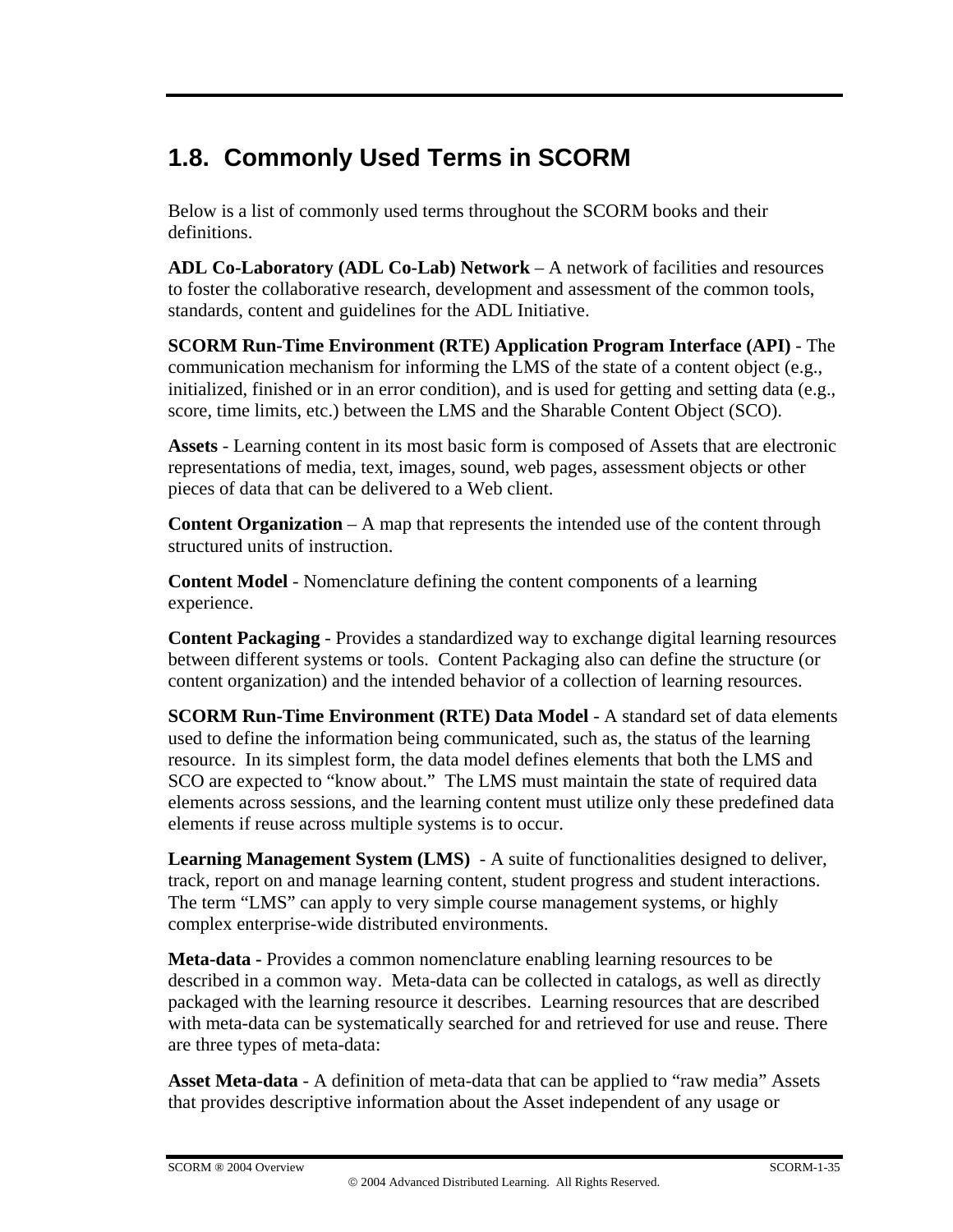potential usage within courseware content. This meta-data is used to facilitate reuse and discoverability, principally during content creation*,* of such Assets within, for example, a content repository.

**Content Organization Meta-data** - A definition for meta-data that describes the content organization. The purpose of applying Content Organization Meta-data is to make the content organization accessible (enabling discoverability) within, for example, a content repository and to provide descriptive information about the content organization.

**Sharable Content Object (SCO) Meta-data** - A definition of meta-data that can be applied to SCOs that provides descriptive information about the content represented in the SCO. This meta-data is used to facilitate reuse and discoverability of such content within, for example, a content repository.

**Sharable Content Object (SCO)** - Represents a collection of one or more Assets that include a specific launchable asset that utilizes the SCORM Run-Time Environment to communicate with Learning Management Systems (LMSs). A SCO represents the lowest level of granularity of learning resources that can be tracked by an LMS using the SCORM Run-Time Environment.

**The Sharable Content Object Reference Model (SCORM®)** - Defines a Web-based learning "Content Aggregation Model" and "Run-time Environment" for learning objects. At its simplest, it is a model that references a set of interrelated technical specifications and guidelines designed to meet the DoD's high-level requirements for elearning content.

**SCORM Content Aggregation Model (CAM)** - Provides a common means for composing learning content from discoverable, reusable, sharable and interoperable sources.

**SCORM Run-Time Environment (RTE)** - Provides a means for interoperability between Sharable Content Object-based learning content and Learning Management Systems.

**SCORM Sequencing and Navigation (SN)** - Rules that an LMS must follow in order to present a specific learning experience. The content developer is responsible for defining the rules to which an LMS must adhere. These rules are expressed within Content Structure and encoded in the *organization* section of Content Packaging. Through this means, the intended behavior of a collection of learning resources may be moved with a package from one LMS environment to another.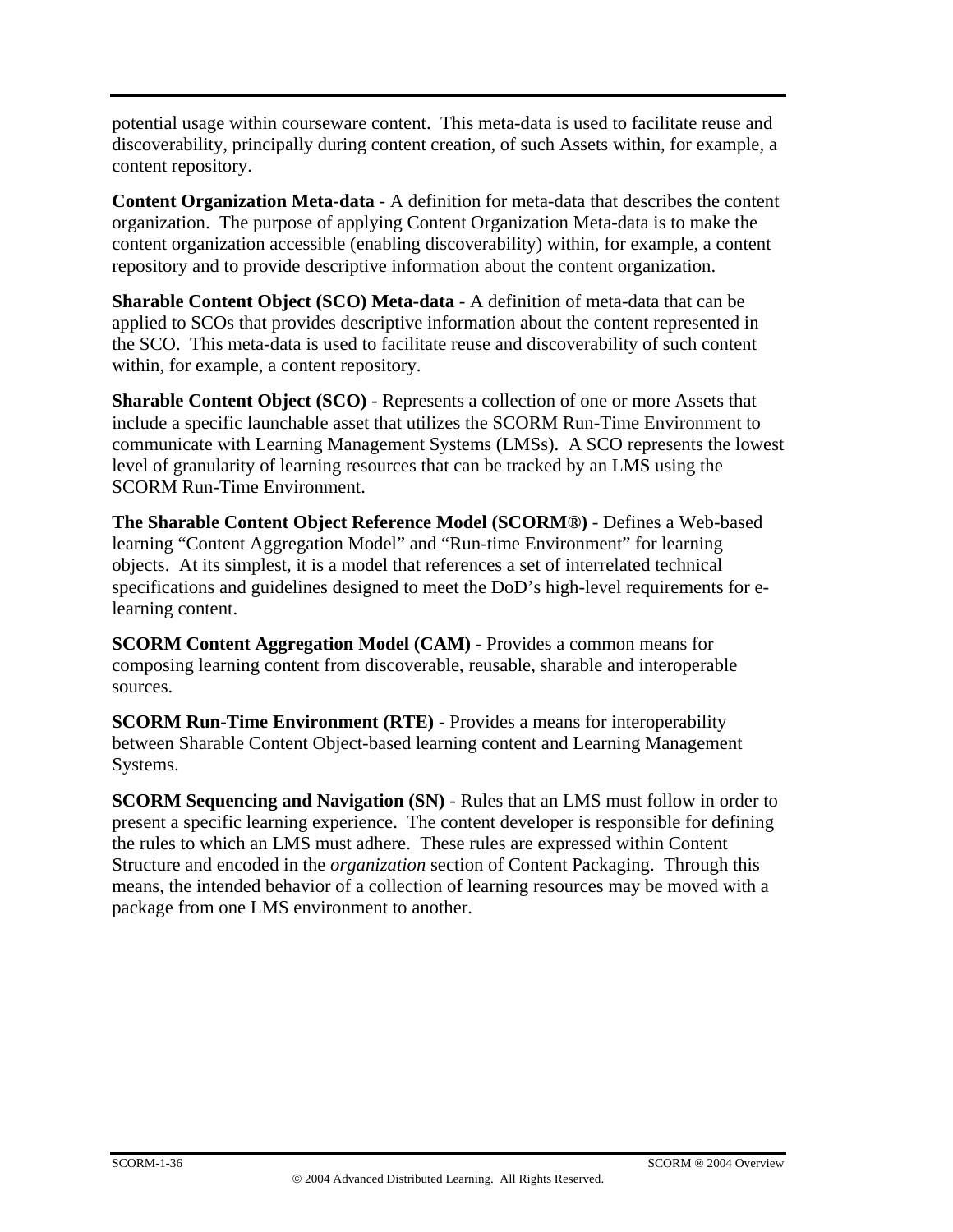# **APPENDIX A**  Acronym Listing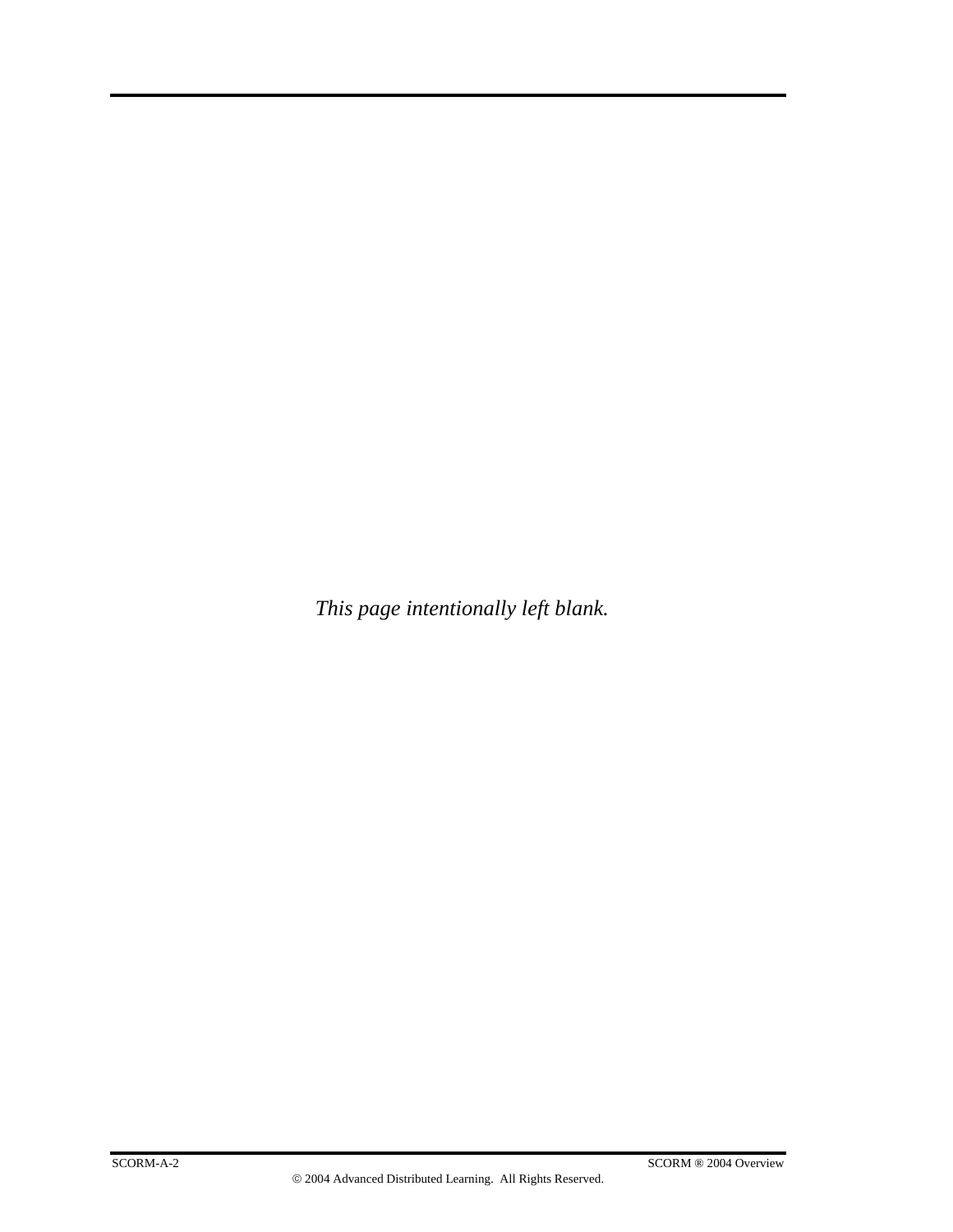# **Acronym Listing**

| <b>ADL</b>     | <b>Advanced Distributed Learning</b>                      |
|----------------|-----------------------------------------------------------|
| AICC           | <b>Aviation Industry CBT Committee</b>                    |
| API            |                                                           |
| <b>ARIADNE</b> | <b>Application Program Interface</b>                      |
|                | Alliance of Remote Instructional Authoring & Distribution |
|                | Networks for Europe                                       |
| CAM            | <b>Content Aggregation Model</b>                          |
| <b>CBI</b>     | <b>Computer-Based Instruction</b>                         |
| <b>CMI</b>     | <b>Computer Managed Instruction</b>                       |
| <b>DND</b>     | Department of National Defence                            |
| DoD            | Department of Defense                                     |
| <b>DOL</b>     | Department of Labor                                       |
| <b>DTEP</b>    | Director of Training and Education Policy                 |
| <b>IDA</b>     | <b>Institute for Defense Analyses</b>                     |
| <b>IEEE</b>    | Institute of Electrical and Electronics Engineers         |
| <b>IMS</b>     | IMS Global Learning Consortium, Inc.                      |
| <b>ITS</b>     | <b>Intelligent Tutoring Systems</b>                       |
| <b>LMS</b>     | Learning Management System                                |
| <b>LOM</b>     | Learning Objects Metadata                                 |
| <b>LTSC</b>    | Learning Technology Standards Committee                   |
| NGB            | <b>National Guard Bureau</b>                              |
| <b>NUWC</b>    | Naval Undersea Warfare Center                             |
| <b>OSTP</b>    | Office of Science and Technology Policy                   |
| PIF            | Package Interchange File                                  |
| <b>RTE</b>     | <b>Run-Time Environment</b>                               |
| <b>SCO</b>     | Sharable Content Object                                   |
| <b>SCORM</b>   | Sharable Content Object Reference Model                   |
| SN             | Sequencing and Navigation                                 |
| SS             | Simple Sequencing                                         |
| <b>UK</b>      | <b>United Kingdom</b>                                     |
| UI             | <b>User Interface</b>                                     |
| <b>XML</b>     | Extensible Markup Language                                |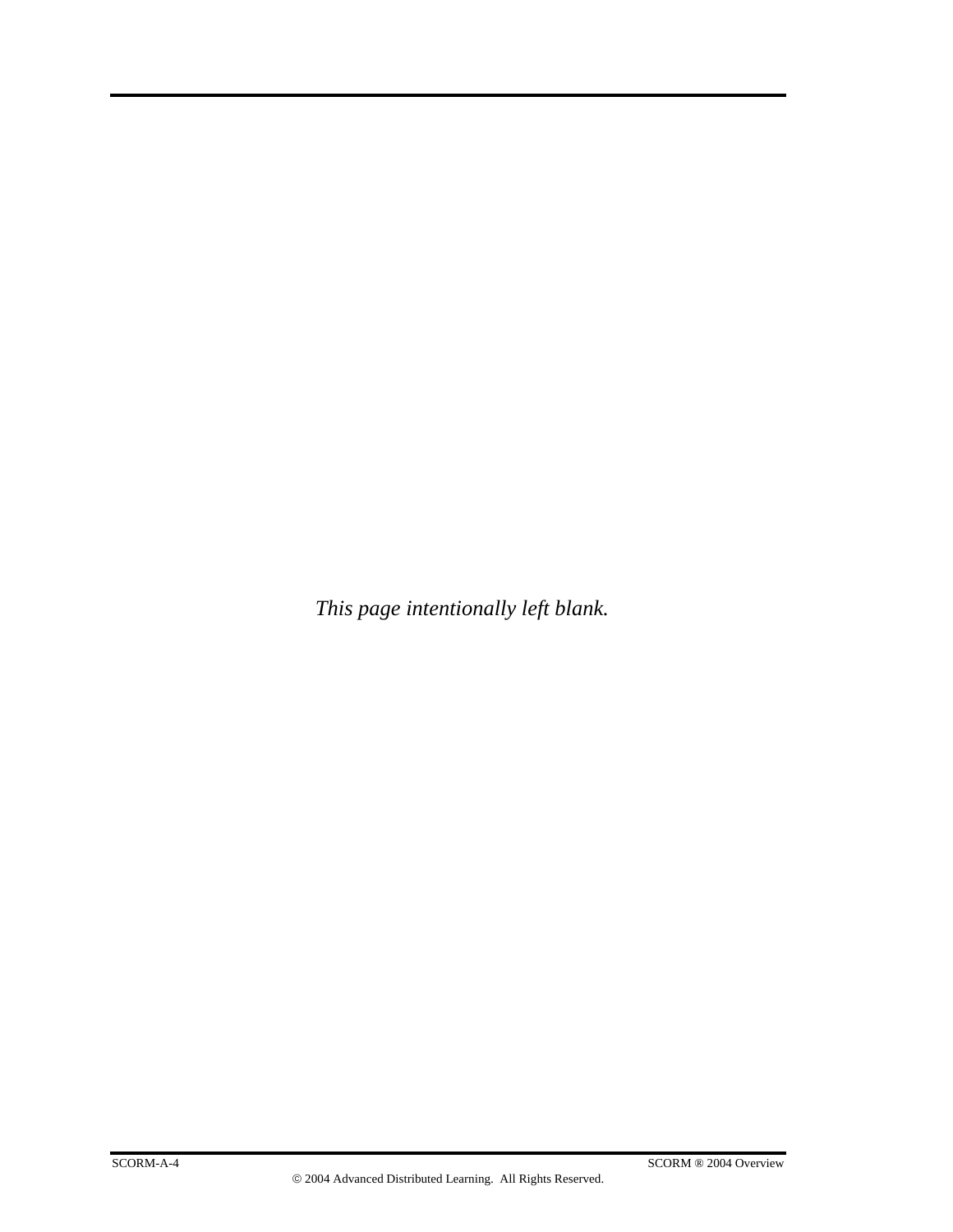# **APPENDIX B**  References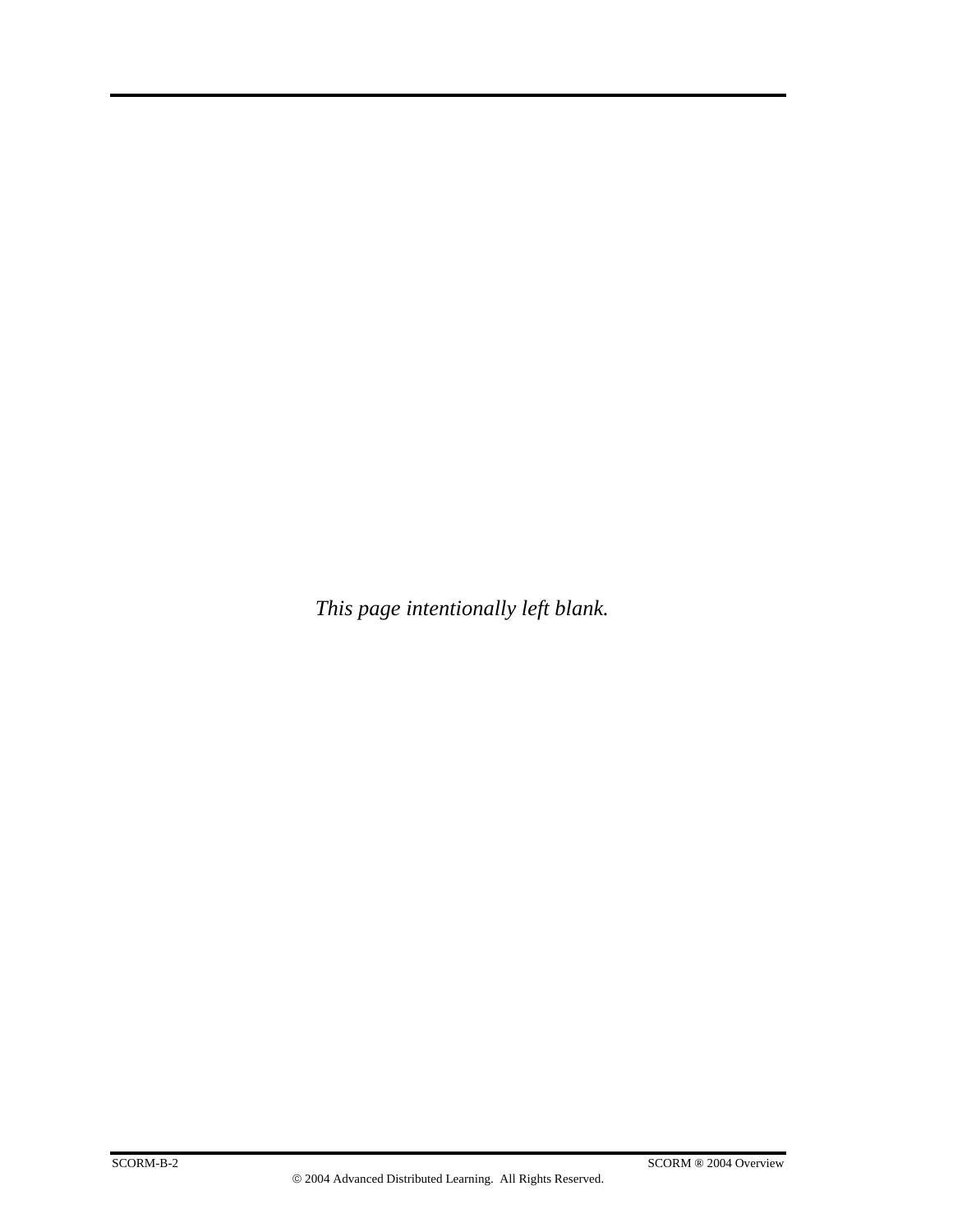# **References**

- 1. Aviation Industry CBT Committee. (http://www.aicc.org/)
- 2. Institute of Electrical and Electronics Engineers (IEEE) Learning Technology Standards Committee (LTSC). (http://ltsc.ieee.org/)
- 3. IMS Global Learning Consortium, Inc. (http://www.imsglobal.org/)
- 4. *AICC/CMI CMI001 Guidelines for Interoperability Version 3.5*. October 23, 2000. Includes: AICC Course Structure Format, AICC CMI Data Model Available at: http://www.aicc.org/.
- 5. The Advanced Distributed Learning Network (ADLNet.org) Web site. (http://www.adlnet.org/)
- 6. Institute for Defense Analyses (IDA). (http://www.ida.org/)
- 7. Executive Order 13111 dated 12 January 1999: *Using Technology To Improve Training Opportunities for Federal Government Employees*.
- 8. Gettinger, M. (1984) *Individual differences in time needed for learning: A review of the literature*. Educational Psychologist, 19,15-29.
- 9. Graesser, A. C., & Person, N. K. (1994). *Question asking during tutoring*. American Educational Research Journal, 31, 104-137.
- 10. Bloom, B.S. (1984). *The 2 sigma problem: The search for methods of group instruction as effective as one-to-one tutoring*. Educational Researcher, 13, 4-16.
- 11. Fletcher, J. D. (2003) *Evidence for Learning from Technology-Assisted Instruction*. In H. F. O'Neil Jr. and R. Perez (Eds.) Technology Applications in Education: A Learning View. Hillsdale, NJ: Lawrence Erlbaum Associates.
- 12. Alliance of Remote Instructional Authoring and Distribution Networks for Europe (ARIADNE). (http://www.ariadne-eu.org/)
- 13. Gibbons, A.S. & Fairweather, P.G. Computer-based Instruction. (2000) In, S. Tobias and J.D. Fletcher (Eds.), *Training and Retraining: A Handbook for Business, Industry, Government, and the Military.* New York: Macmillan Gale Group.
- 14. Carbonell, J. R., "AI in CAI: An Artificial Intelligence Approach to Computer-Assisted Instruction," *IEEE Transactions on Man-Machine Systems*, Vol. 11, 1970, pp. 190-202.
- 15. Sleeman, D, & Brown, J. S. (Eds.) (1982) *Intelligent Tutoring Systems.* New York, NY: Academic Press, 1982.

#### SCORM ® 2004 Overview SCORM-B-3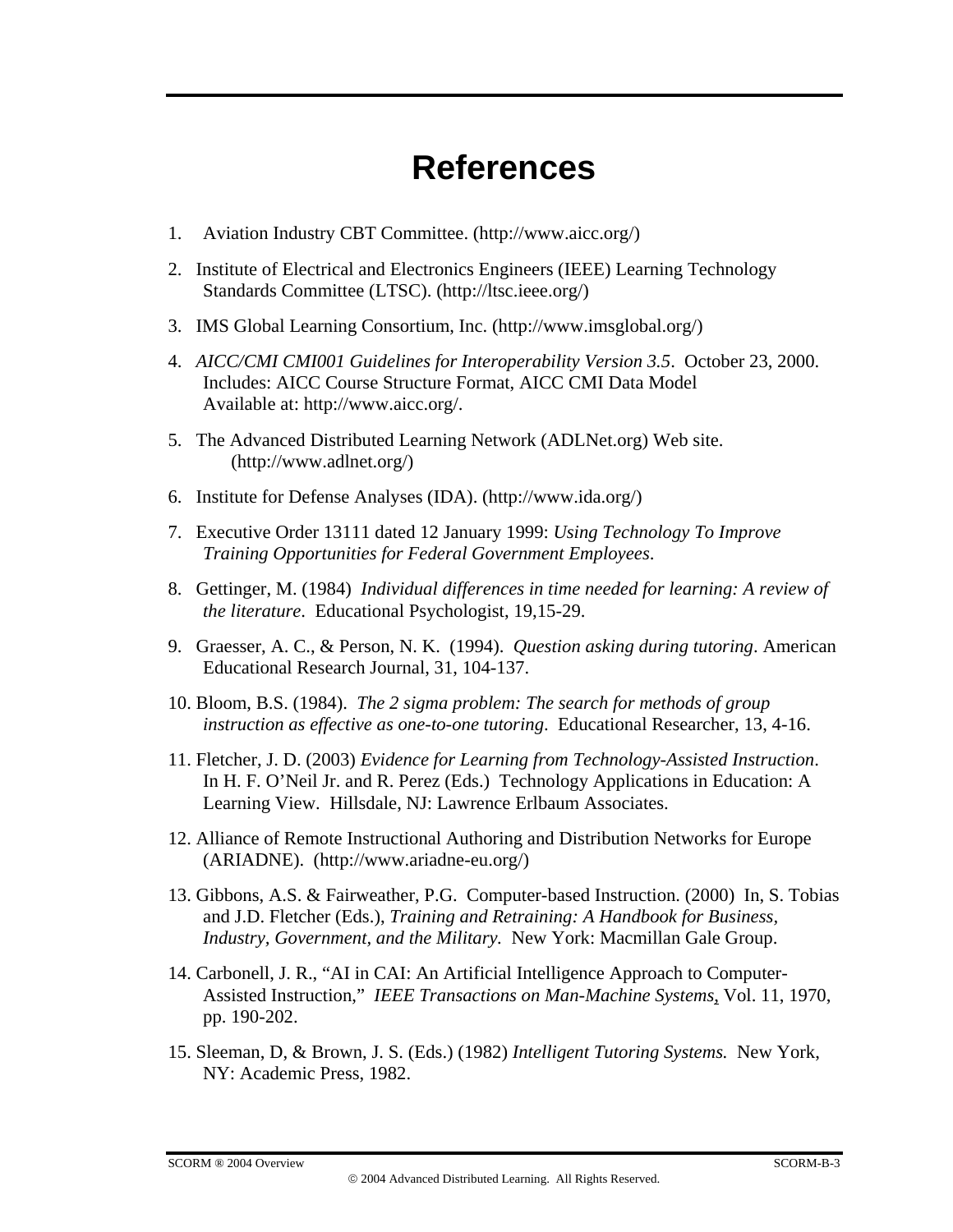- 16. Woolf, B.P., & Regian, J.W. (2000). Knowledge-based training systems and the engineering of instruction. In S. Tobias and J. D. Fletcher (Eds.), *Training and Retraining: A Handbook for Business, Industry, Government, and the Military* (339- 356). New York: Macmillan Reference.
- 17. Gibbons, A.S. & Fairweather, P.G. (1998) *Computer-based Instruction: Design and Development*. Englewood-Cliffs, NJ: Educational Technology Publications.
- 18. Gibbons, A.S. & Fairweather, P.G. (2000) op. cit.
- 19. Dodds, P. V. W. & Fletcher, J. D. (2004) *Opportunities for New "Smart" Learning Environments Enabled by Next Generation Web Capabilities* (IDA Document D-2952). Alexandria, VA: Institute for Defense Analyses
- 20. Executive Order 13218 dated 20 June 2001: *21st Century Workforce Initiative*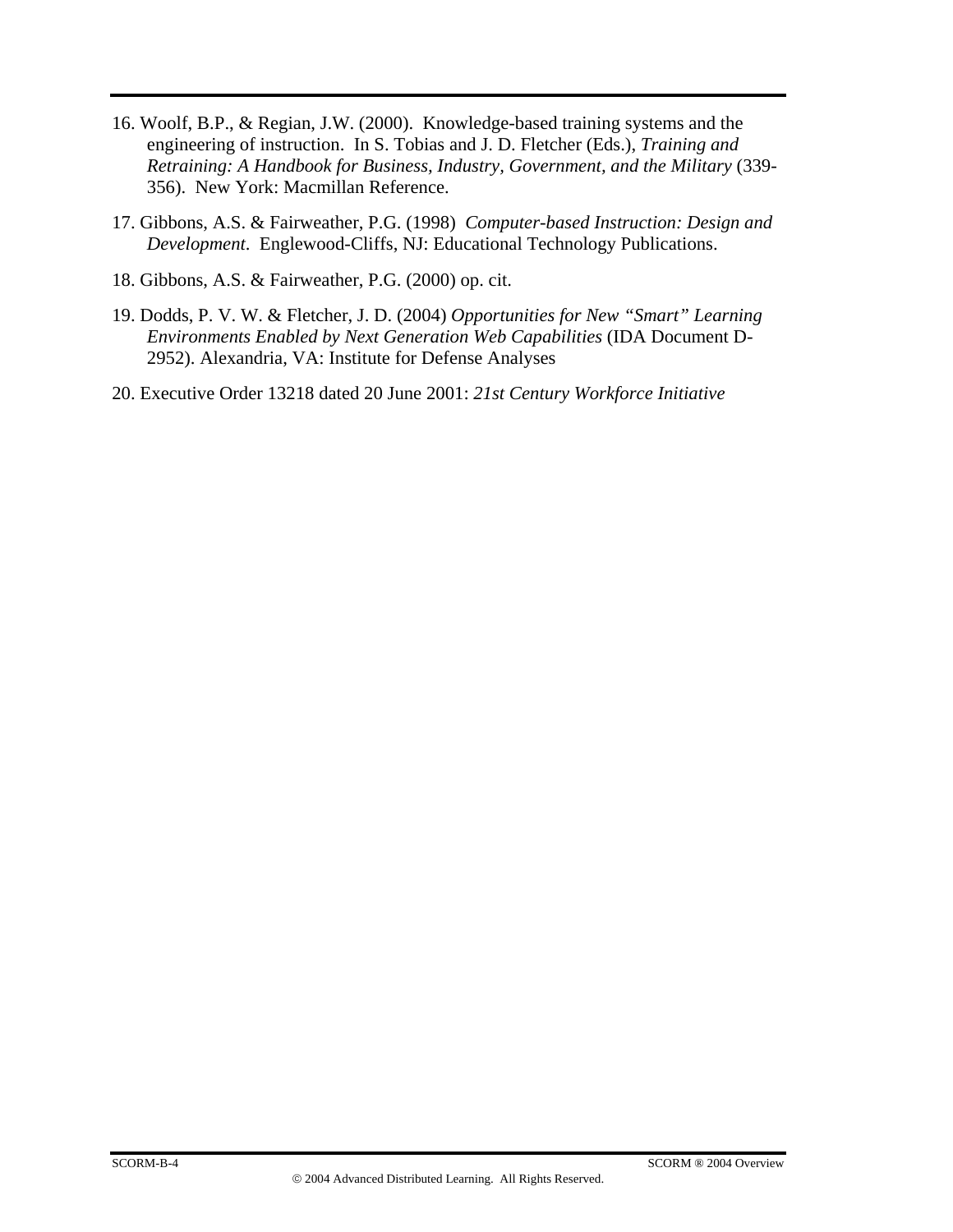# **APPENDIX C**  Document Revision History